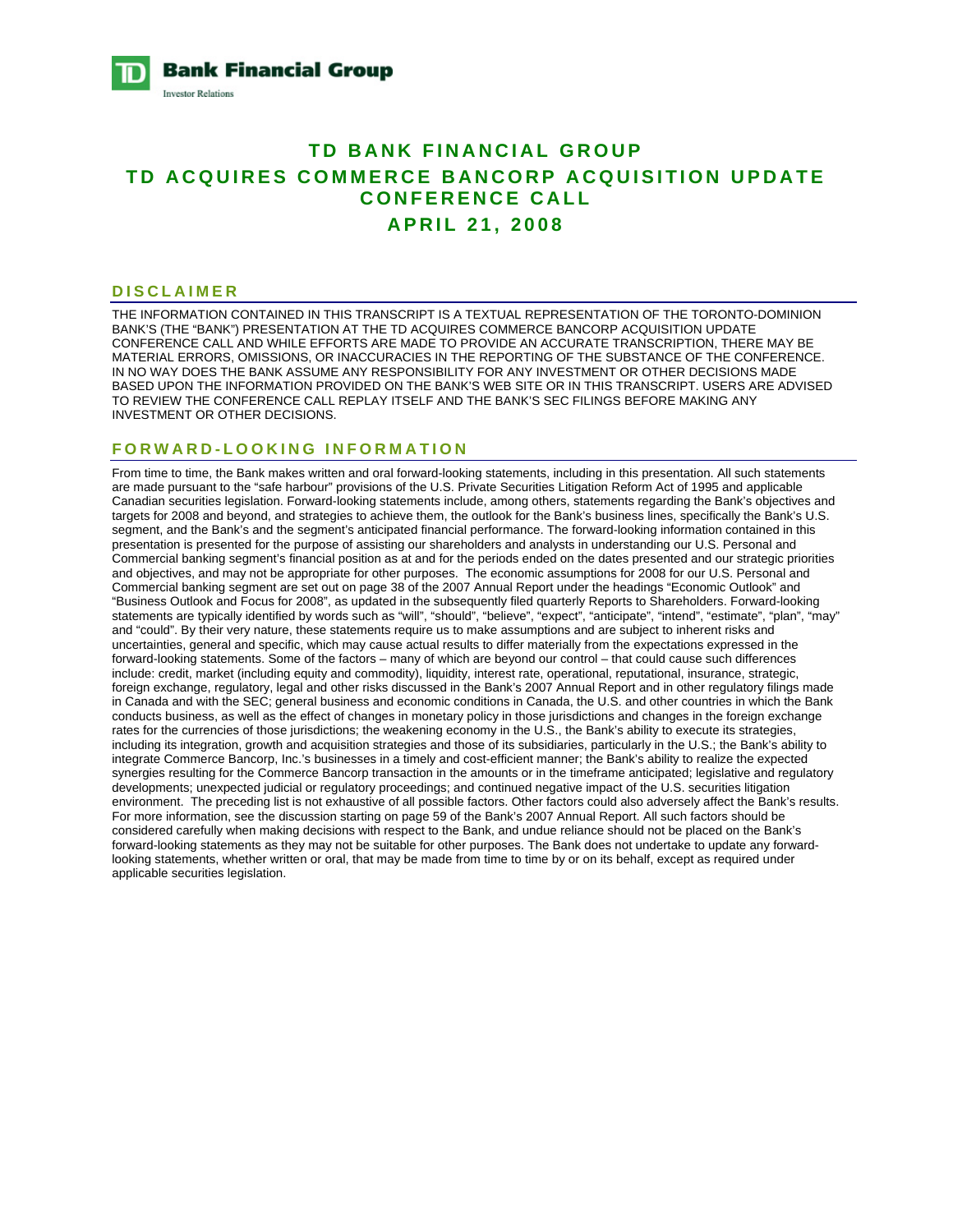

# **CORPORATE PARTICIPANT**

| Ed Clark         | President & CEO, TD Bank Financial Group        |
|------------------|-------------------------------------------------|
| Colleen Johnston | CFO, TD Bank Financial Group                    |
| Bharat Masrani   | President & CEO, TD Commerce Bank               |
| Steve Boyle      | CFO, TD Commerce Bank                           |
| Mark Chauvin     | EVP & Chief Risk Officer                        |
| Tim Thompson     | SVP Investor Relations, TD Bank Financial Group |

# **CONFERENCE PARTICIPANT**

| Robert Sedran     | National Bank Financial - Analyst       |
|-------------------|-----------------------------------------|
| <b>Brad Smith</b> | <b>Blackmont Capital - Analyst</b>      |
| Jim Bantis        | Credit Suisse - Analyst                 |
| Michael Goldberg  | Desjardins Securities - Analyst         |
| John Aiken        | Dundee Securities - Analyst             |
| Mario Mendonca    | Genuity Capital Markets - Analyst       |
| Shannon Cowherd   | Citi Investment Research (US) - Analyst |
| Ian de Verteuil   | <b>BMO Capital Markets - Analyst</b>    |
| Darko Mihelic     | CIBC World Markets - Analyst            |
| Sumit Malhotra    | Merrill Lynch - Analyst                 |

# **PRESENTATION**

# **Tim Thompson** *- Toronto Dominion Bank - SVP IR*

 Good morning and welcome to the TD post-acquisition presentation, discussing the acquisition of Commerce Bancorp. My name is Tim Thompson and I'm Senior Vice President of Investor Relations at TD. We will begin today's presentation with remarks from Ed Clark, the Bank's CEO. Afterwards, Colleen Johnston, the Bank's CFO will discuss the financial parameters of the transaction, along with other details on the combined entity. Bharat Masrani, President and CEO of TD Commerce Bank, will talk about our plans for our U.S., personal and commercial banking franchise. Also joining us are Steve Boyle, CFO of TD Commerce Bank and Mark Chauvin, Chief Risk Officer for TDBFG. At the end of the presentation, we will entertain questions from pre-qualified analysts and investors on the phone.

Depending on the slide, please note we will be talking about either TD Banknorth, Commerce Bancorp, or when talking about TD Banknorth and Commerce together, TD Commerce Bank. We will try to keep the call to around one hour. We are asking those participating in the question-and-answer portion of the call to ask one question at a time, so that everybody has an opportunity to contribute.

Please turn to page two. We know that this presentation contains forward-looking statements and actual results could differ materially from what is discussed. Certain material factors or assumptions were applied in making these statements. For additional information, we refer you to TD's filings with the securities regulators in Canada including our 2007 annual report. The forward-looking information contained in this presentation is presented for the purpose of assisting our shareholders and analysts in understanding our U.S. personal and commercial segment's financial position as at and for the periods ended on the date presented and our strategic and financial priorities and objectives, and may not be appropriate for other purposes. Over to Ed.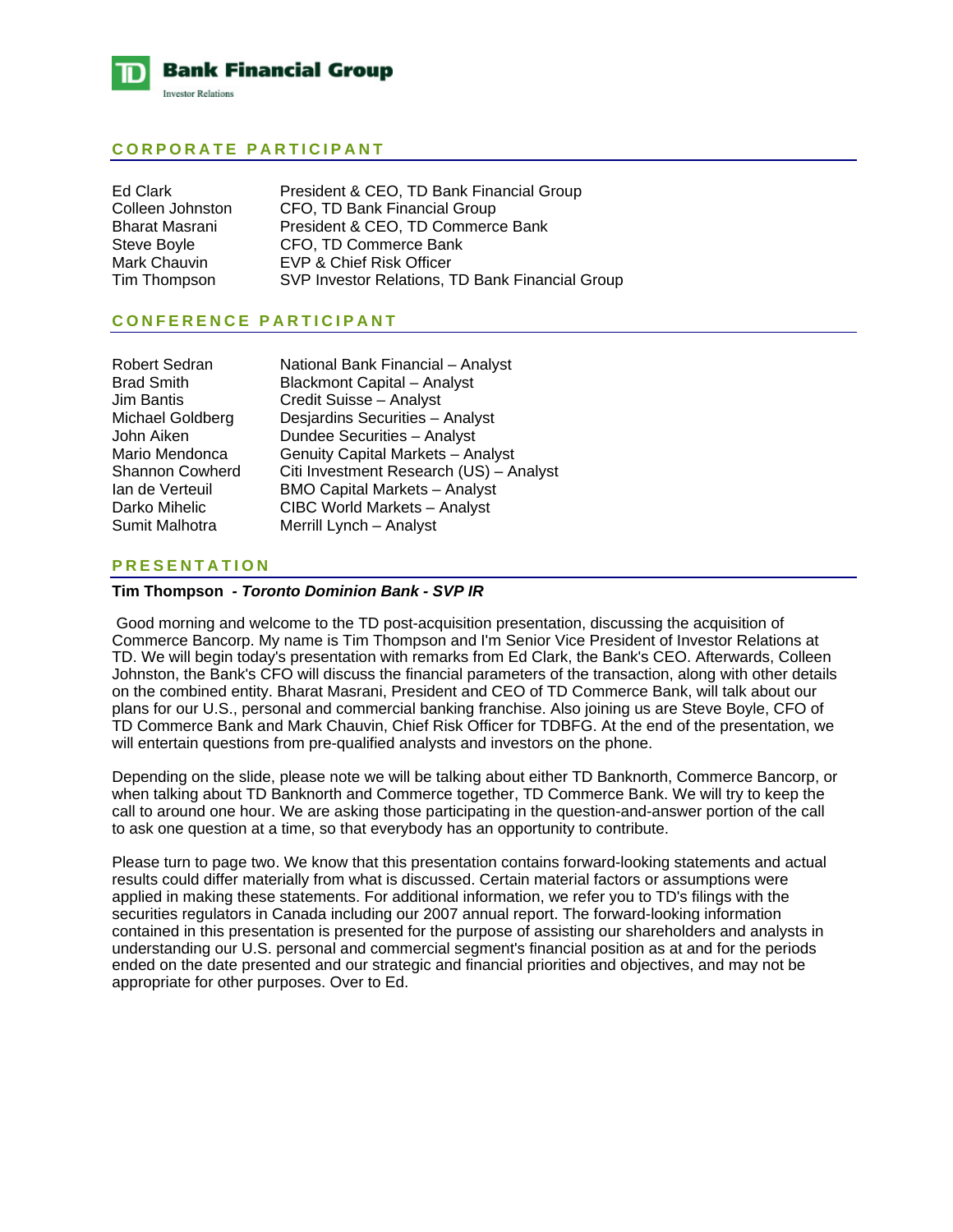

# **Ed Clark** *- Toronto Dominion Bank - President & CEO*

 Thanks, Tim. I'd like to thank you for joining us today for our investor presentation to update you on the details related to the close of the Commerce Bancorp acquisition, the integration of TD Banknorth and Commerce Bancorp and the expected impact of the new combined TD Commerce Bank on TD Bank's overall results. Growing in the United States through TD Commerce Bank and TD Ameritrade is an important part of our future. We are very positive about both of them and their ability to grow organically and deliver value to our shareholders. We started our journey into the United States banking with TD Banknorth in 2005.

Over the past two years, we have proven out our ability to successfully operate and grow earnings in the United States. A pretty tough assignment given the environment. Colleen will talk later about the latest results from TD Banknorth. We have also made great progress transforming TD Banknorth to the point where an integration with Commerce actually leverages our past investments and accelerates our organic growth strategy. When we step back and look at the earnings we expect from our U.S. banking operations in 2009, we are pleased with where we've landed. We're still finalizing our numbers but all in we've got a premium U.S. retail franchise for about 14 to 15 times earnings.

A franchise that has solid operations in five of the top ten MSA's in the United States, delivering a unique service model to our customers, with a conservative balance sheet and a surplus of deposits in a liquiditystarved world. And as I will mention later, a source of very positive earnings momentum for the TD Bank as a whole. As part of our strategy of becoming a North American powerhouse in financial services, we have decided to run a North American wealth management strategy alongside TD Commerce in order to leverage the full power of our wealth management capability. We are also going to extend the power of our Canadian insurance business with a North American insurance strategy. And finally, we see excellent opportunities to link our wholesale business to TD Commerce, as we have already started doing with TD Banknorth.

Now, I recognize that some people are worried about our strategy in the United States. They have two concerns. First, people believe that the United States is going to go into a recession, so they assume we will be damaged as a result of that. And second, they worry we won't pull off the TD Banknorth and Commerce Bancorp integration. On the first point, both TD Banknorth and Commerce are conservative lenders. We are not saying we can operate in the United States in a recession and not be impacted. Obviously, we will be, as will our commercial operations if the slow down in the United States moves into Canada. Our provision expectations assume a tough period for the next 18 months.

What we are saying is that we believe the TD Bank will be a positive outlier in both Canada and the United States and that we can meet our earnings targets with higher expected provisions. When we announced the Commerce Bancorp acquisition we told you our expectations on earnings. I recognize you worry that we will revise down these targets. The opposite is true. We are expecting to do a little better in 2008, setting a new target of at least C\$750 million in earnings. And even though visibility for 2009 is much less clear, we are reiterating our expectation for a minimum of C\$1.2 billion in earnings in 2009, despite the higher loan losses we expect from a weaker U.S. economy and narrower deposit margins.

As for the concerns about integration, people have to understand we bought Commerce to get the Commerce model. We understand their model because it is very similar to the TD Canada Trust model. We're highly sensitive to the key elements that must be preserved. We are true believers in convenience and service in retail banking. It's terrific for customers, it's terrific for employees and it's terrific for shareholders. And when you own that brand position, the benefits are cumulative.

If you look at what TD Canada Trust has achieved, it has outperformed the market, delivering better customer satisfaction, while at the same time growing revenue and profits faster. These are not incompatible goals. Quite the opposite, this achievement can be duplicated in the United States. And we know how to do mergers. TD Canada Trust is living proof of that and so are the 27 mergers that TD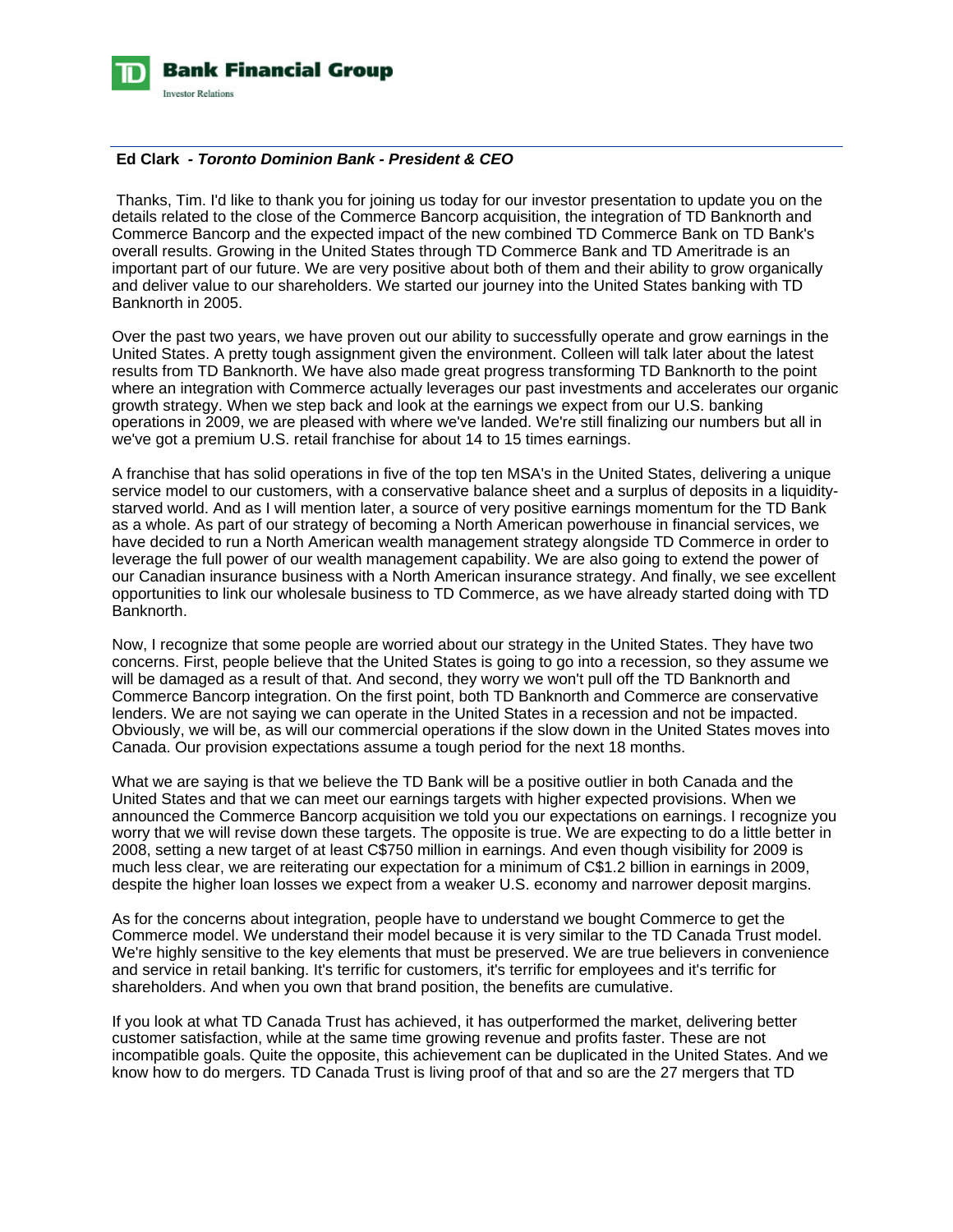

Banknorth has done. We believe we can demonstrate these same skills in mobilizing TD Banknorth and Commerce.

Let me put the positive outlook for TD Commerce in a broader context. While we feel very positive about our future for TD Commerce Bank, as I mentioned at our annual meeting, we still believe that 2008 will be a pause year in terms of growth for TD overall. We are unlikely to show any growth in the second quarter. We don't have much visibility on the rest of the year, given the weakening environment. You can think of our business as being split into two parts, those affected by the current market turmoil and those that aren't.

Our wholesale bank has been impacted directly, especially our spread business. In addition for several years now, we have enjoyed the benefits of significant security gains on our wholesale bank. In these markets, these gains will be much smaller. Similarly, our Canadian wealth management business has been hurt by a slow down in activity and its fee business reduced by declining asset values. Those unaffected by the turmoil make up a much larger share of our earnings.

TD Canada Trust, our core banking franchise, is still showing strong earnings growth and TD Ameritrade is having a record year, while achieving excellent net asset growth. Combined with the excellent results expected for TD Commerce Bank, we have an enviable base of retail earnings to weather the volatility of market dependent revenues in those other businesses. Moreover 2008 should be followed by a resumption of earnings closer to our targeted growth rate in 2009, as the impact of increased Commerce earnings plus some potential spring back in TD Securities and TD Wealth Management earnings more than offsets a possible slow down in earnings at TD Canada Trust.

I want to take the opportunity to let you know that we are planning an investor day in New Jersey on Thursday, June 19, that will be dedicated to introducing you to the great leadership and vision we have for TD Commerce Bank. We feel it is important for us to spend more time walking you through how we hope to see our U.S. retail platform develop over the next 18 to 24 months. This will be a great opportunity for you to meet directly and ask questions of the key members of the TD Commerce Bank leadership team. The people who are responsible for executing the organic growth plans for their businesses. We will be sending out a press release with all the conference details by mid-May.

In summary, let me finish by summarizing my thoughts. TD Commerce Bank has a clear strategy for the future that emphasizes delivering both short and long-term earnings growth that are in line with TD's overall growth objective. At the same time, we will be highly focused on insuring that we own the convenience and service brand with our customers. That we fully engage our employees. That we push ahead with our organic growth plan, while managing our credit portfolio and maintaining a discipline approach to cost management. We believe we have yet to tap the enormous synergies as we leverage all of our American platforms to build the first North American bank. This is a great story for our customers, our employees and our shareholders. With that, I would now like the turn things over to Colleen.

# **Colleen Johnston** *- Toronto Dominion Bank - CFO*

 Thanks, Ed and good morning. On slide four, the economic value of the transaction at close was U.S. \$7.5 billion. For accounting purposes, we are required to value the deal at announcement date, which was U.S. \$8.4 billion. The difference reflects the change in TD share value from announcement to close.

Original estimates for restructuring and integration costs of U.S. \$490 million included balance sheet, as well as ongoing charges. The total of these costs is expected to be higher than previously estimated. Total restructuring charges of \$420 million pretax will go through the P&L, with some charges recognized in our second quarter 2008 and with the majority of merger and integration related charges taken by the end of 2009. We will treat these charges as items of note. Please also note, that we expect TD's earnings per share in Q2 will have a C\$0.04 negative impact due to the one month reporting lag. This will also be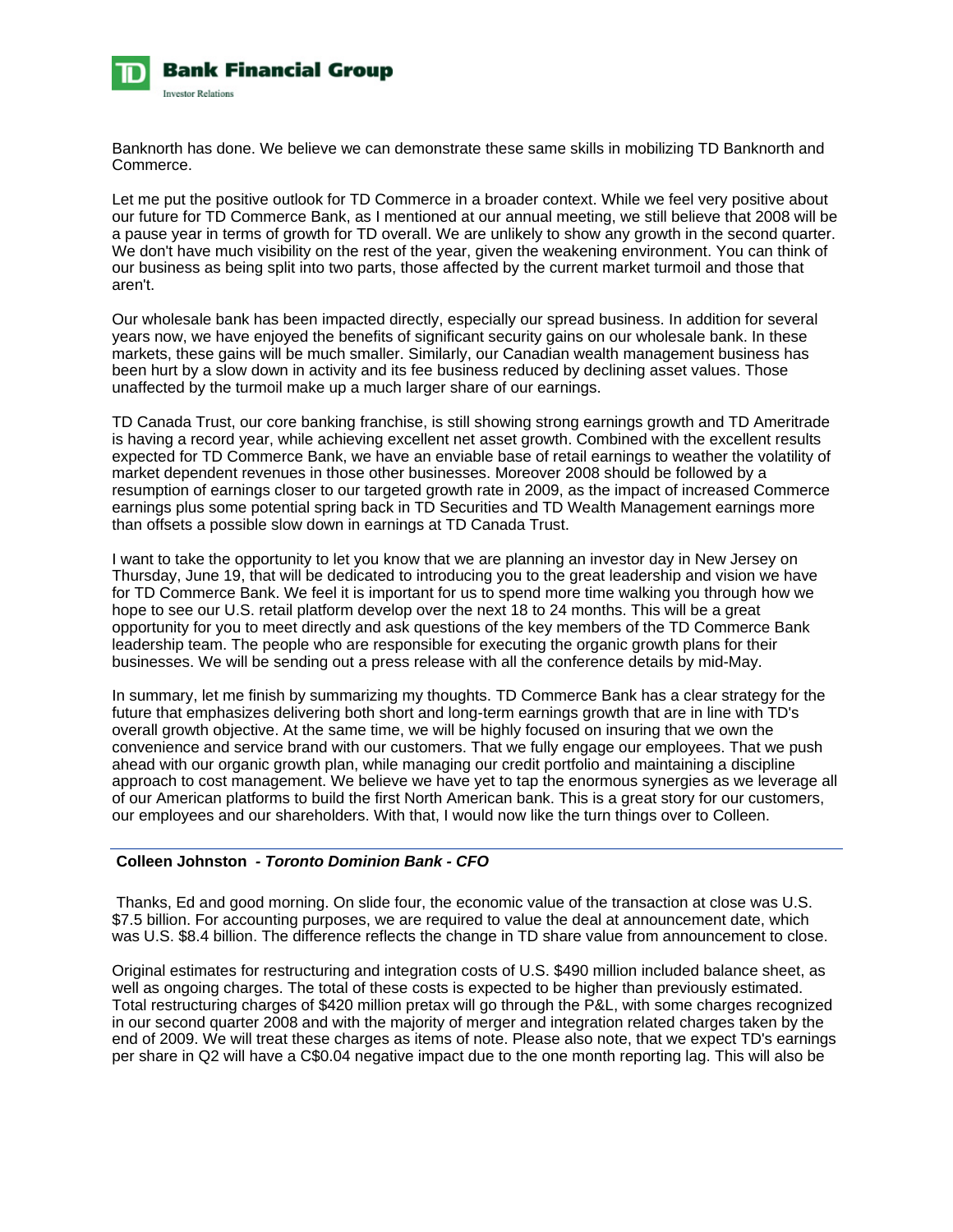

treated as an item of note. Cost synergies are expected to be U.S. \$310 million and are expected to be fully realized by the end of 2009.

Please turn to slide five. Here we show selected financial impacts of the transaction. When we announced the deal back in October, our pro forma capital ratio at July 31, 2007 was 8.75% to 9%. That is still our projected range for Q2 2008 after closing the Commerce deal. So same answer, which is good, but some pluses and minuses. Basel II and preferred share issues have added to our ratio, while the capital impact of the Commerce deal was more than expected. Fair value adjustments to the Commerce balance sheet were higher than expected, which impacted capital by about 30 basis points. I would also caution that it is getting harder to predict risk-weighted assets under Basel II and we are seeing upward pressure due to some limited credit migration and market volatility. On November 1, subsequent to the TD Ameritrade adjustments, we expect to show an 8% tier 1 capital ratio.

Let me take a moment to comment on fair value, especially in this environment. For accounting purposes, we are required to fair value the Commerce balance sheet at March 31, the date of close, which resulted in a downward adjustment to asset values, partially in the commercial loan portfolio but largely in the securities portfolio. The assets in the securities portfolio are of very good quality but current market pricing reflects high liquidity premium and we view the fair value adjustments as largely temporary. Our target remains a return on invested capital of 7% in 2009.

In terms of accretion, back in October we advised that on an adjusted basis, the Commerce deal would be C\$0.10 dilutive in 2008 and neutral in 2009. The picture has improved especially for 2009. Why? We expect higher segment earnings in 2008 and lower funding costs in both years. In addition, the starting point for earnings per share, prior to inclusion of Commerce, is lower than originally modeled due to earnings pressure on the banking sector and on TD.

On slide six, we have summarized our Q2 2008 estimated earnings for the U.S. P&C segments. As mentioned earlier, on a GAAP basis, we will also have a restructuring charge, which is still being finalized. Due to the one month reporting lag, Commerce earnings won't come in to TD's earnings until Q3 2008. More details can be found on pages 18 to 21 in the appendix concerning the Q2 results. Our estimated earnings of C\$130 million reflect solid quarter-over-quarter performance.

We will have noticeably higher PCL's, mainly as a result of the change in methodology for small business loans. In fact NPL's were down quarter-over-quarter at both TD Banknorth and Commerce. The latter of which was impacted by fair value adjustments. Quarter-over-quarter we estimate loan growth of 2% and a 3% decrease in deposits. In addition, our U.S. P&C business experienced 15 basis points of margin compression to a net margin of 3.73% for the quarter due to intense competition for retail deposits.

With respect to Commerce Bank's first quarter earnings, on a normalized basis, they exceeded historical run rates of approximately U.S. \$80 million. The results were driven by improved net interest margin and a sequential improvement in loan volumes. Commerce deposit volumes were up quarter-over-quarter but growth was slower than anticipated due to ongoing market disruption and the sector-wide impact on deposits.

Please turn to slide seven. On slide seven, we are providing the expected run rate for our U.S. P&C bank for Q3 2008. So why are we giving you this break down? It is difficult for our investors and analysts to take TD Banknorth, plus Commerce, plus the impact of deal synergies and accounting, plus the changes we've made to the balance sheet and then also overlay the impact of the current operating and economic environment. So we are giving you our target new baseline P&L and we will take it from there going forward.

Let's talk about the baseline for the combined businesses in U.S. P&C beginning in third quarter and beyond. Banknorth earnings of C\$130 million, plus Commerce earnings of C\$80 million, plus changes/synergies, will result in earnings of about C\$250 million per quarter. That includes -- please note the tax rate, which will go down as a result of tax optimization strategies associated with the deal. PCL's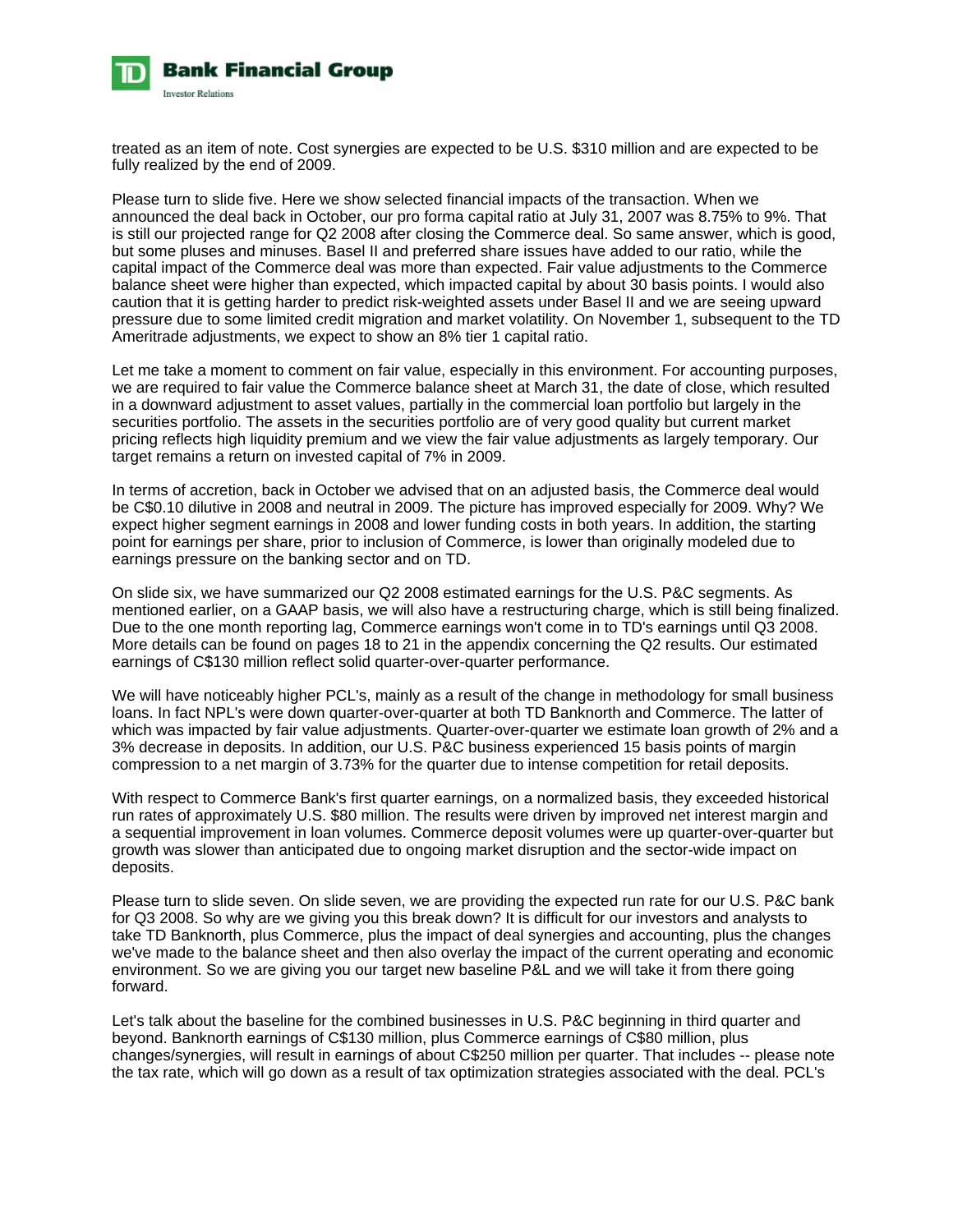

will increase to C\$75 million to reflect the potential further slow down of the U.S. economy, up from the current run rate of C\$40 to C\$50 million on a combined basis. And deposit spreads will narrow due to intense competition for retail deposits. The addition of Commerce will result in an efficiency ratio of about 63% to start. We anticipate improvements in productivity going forward due to deal synergies, but not at the risk of damaging the exceptional client experience received by our customers.

Please turn to slide eight. Let's look at the earnings impact on our U.S. personal and commercial banking segment. In 2007, U.S. P&C earned C\$359 million. With the addition of Commerce, those earnings will now be at least C\$750 in 2008. We are targeting the segment to deliver at least C\$1.2 billion in fiscal 2009, assuming Canadian dollar parity with the U.S. dollar. In fact, you should think of C\$1.2 billion as a starting point. We won't be satisfied at this level. With the increased earnings from U.S. P&C, our earnings mix will now move up to an ultra-premium retail mix, over 85% retail. With U.S. P&C making up between 20% to 25% of total bank earnings.

Turning to slide nine, we show a break down of the Commerce Bank investment portfolio as of April 15, 2008. This slide is based on fair value and reflects the changes that have been made post-close. From an investor perspective, let me outline key points to consider. We've said all along and continue to emphasize, the issue with the portfolio was interest rate risk not credit risk. We are comfortable now with the duration match in the portfolio. We have applied extreme stress testing to the credit quality of the portfolio and its intrinsic value is well above its mark.

Over half of this portfolio has been repositioned, including both the short term agency and asset backed components. The remaining fixed rate mortgage backed securities portfolio has undergone an extensive review. As required by the accounting rules, the portfolio has been marked to fair value. We are comfortable with these fair values.

With respect to the Alt-A portfolio, you might be asking why we didn't sell it. From where we are today, based on our analysis, it is better to hold this portfolio because there's a great deal of intrinsic value within this book. All of the components of the portfolio remain AAA rated. As we indicated previously, margin will be impacted to a certain degree and is now expected to be 3.50% to 3.70% in Q3 '08 in U.S. P&C, which factors in these changes in the portfolio. Please refer to the appendix for additional support information on the investment portfolio. And with that, I will now turn the presentation over to Barrett.

# **Bharat Masrani** *- TD Commerce Bank - President & CEO*

 Thank you, Colleen, and good morning. I want to give you an update on our integration planning, which is noted on slide 10. In short, the integration is going extremely well and we are making tremendous progress toward our goal of creating a single operating model for our U.S. personal and commercial banking business. Integration guidelines centered on the customer, have been established. Integration teams have been formed with experienced representation from TD Bank Financial Group, TD Banknorth and Commerce Bank. Plans have been developed to identify our go-to-market strategies and the systems needed to support those strategies and we are now moving into the detailed conversion planning and execution phases.

I have named my senior management team. It is a balanced team, drawing on top talent from all three companies and I am incredibly excited about the team's energy, depth of experience and enthusiasm to get the job done. You will have an opportunity to meet many of them at our June investor day and I am looking forward to that. We have announced our brand in the U.S., TD Commerce Bank, America's Most Convenient Bank and we are on track for the integration to be substantially completed in the second half of 2009.

Let me provide you with some additional color on our commercial loan book. Slide 11 provides a break down of our commercial lending portfolio for TD Banknorth and Commerce combined. The portfolio is well diversified across both geographies and categories. With respect to our exposure to investment real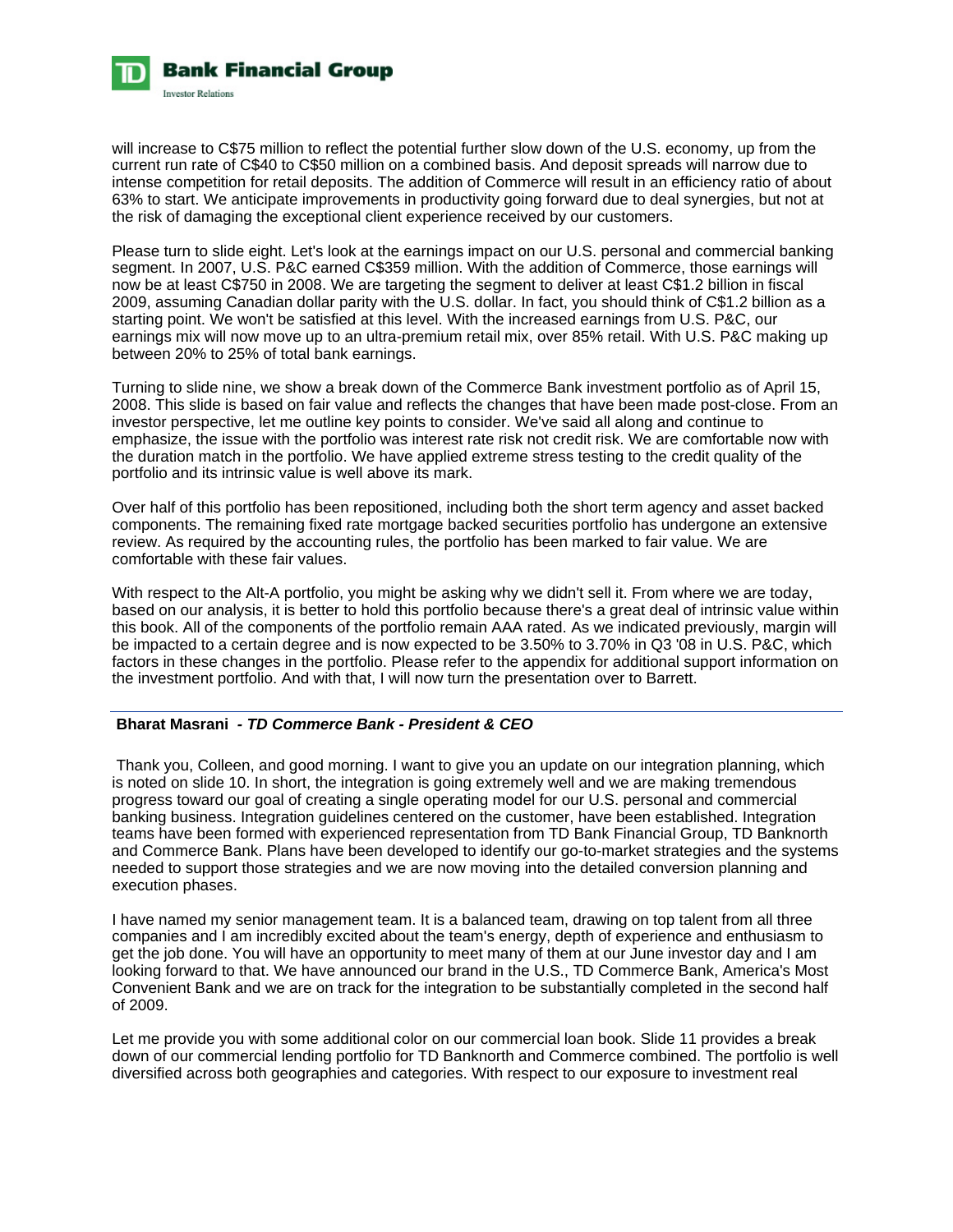

estate in the U.S. as you will see from the next slide, that too is well diversified. As a result of the Commerce transaction, our overall exposure to investment real estate has declined from 41% to 36%. Overall, the portfolio continues to perform well. At the same time, we have shared with you previously, if the U.S. economy continues to weaken, we will be impacted like everyone else.

On a combined basis at TD Banknorth and Commerce, our normalized run rate for PCL for the past year or so has been in the C\$40 to C\$45 million range per quarter. As Colleen mentioned, we anticipate increasing this to a C\$75 million PCL run rate starting in Q3 and continuing through fiscal '09, given the current economic climate. Given our solid underwriting at both TD Banknorth and Commerce however, if the U.S. economy continues to deteriorate, we believe we will still be a positive outlier. On the following slide we have broken out our investment real estate loans in more detail.

Please turn to slide 12. Here you can see our investment real estate portfolio is well diversified by asset class and geography. The majority of the investment real estate portfolio consists of permanent amortizing mortgages, which continue to perform satisfactorily. The one area where we have some weakness, given the downturn in the housing industry, is in residential for-sale real estate, which overall, represents approximately 6% of our portfolio. All other sectors continue to perform satisfactorily, with no material negative trends. From a geographic perspective, our investment real estate is in markets which has performed comparatively well recently, such as the metropolitan areas of New York, Connecticut, Philadelphia and Massachusetts. And we have limited exposure to the markets hardest hit by the current economic conditions.

We are probably ahead of others, and over the past year, TD Banknorth taken a proactive approach in response to the declining housing market in the U.S. We've tightened our underwriting standards to reflect changing market conditions and have taken a conservative view when underwriting new transactions. We have experienced lenders who are working closely with borrowers to monitor performance and underlying collateral and are working out nonperforming assets in the normal course.

We are comfortable with our investment real estate exposure but we continue to monitor the portfolio closely. Again, as we have said, we cannot outrun a U.S. recession. If the economy deteriorates further, we will be impacted along with everyone else. But from everything we are seeing, we believe we will still be a positive outlier.

Before turning to the next slide, I should share with you that we also remain comfortable with our consumer lending portfolio, which while subject to the same market conditions as our commercial book, consists of almost exclusively bank originated assets. Further details are provided in the appendix.

Please turn to slide 13. With respect to the environment for loans and deposits at Commerce Bank, we are confident in our ability to continue to deliver profitable loan and deposit growth. Despite a challenging environment for deposit growth in the U.S., Commerce has outperformed its peers and continues to take market share particularly, in our newer immature stores. This gives us great confidence that we will be able to build on and leverage the Commerce business model, built on unparalleled convenience and legendary customer service. Year-over-year, deposits are up 8.5%, including 3% in our mature stores and up 36% in our immature stores, those opened since 2004.

We have seen deposit margins continue to narrow in this environment, given pressure on deposit pricing from larger banks, which have turned to retail deposits as a source of funding to replace the loss of wholesale funding. With respect to loan growth, we are seeing solid growth, with commercial loans up 16% year-over-year and consumer loans up 12%. I am pleased to see that loan spreads are firming up and our underwriting remains conservative.

Please turn to slide 14. Although economic conditions in the U.S. remain challenging, we are focused on building an enduring franchise in the United States. We have achieved scale in the Northeast and mid-Atlantic with over 1,100 stores from Maine to Florida. We have a fantastic retail and commercial platform from which to grow and are in a position to leverage TD's North American capabilities to cross-sell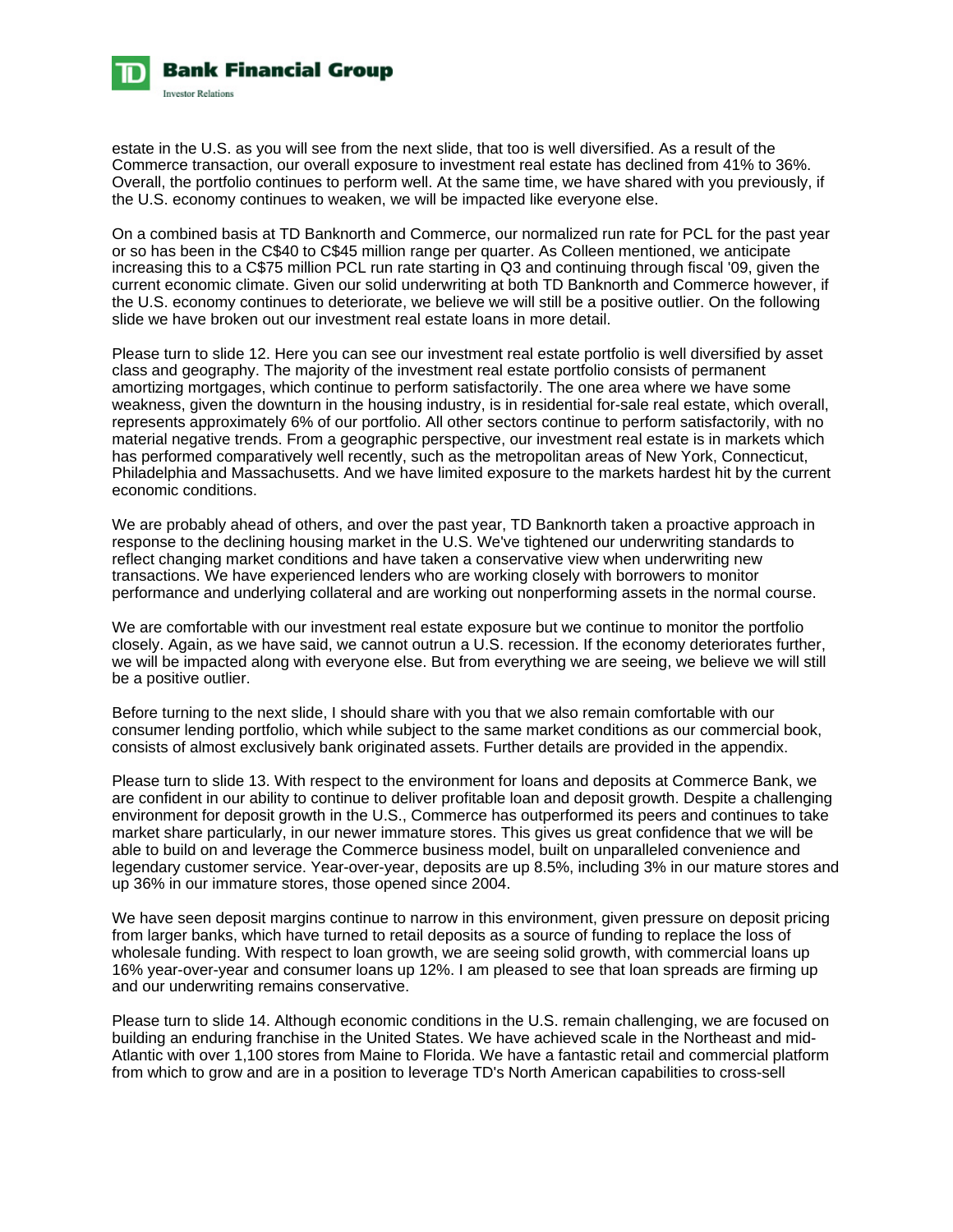

additional products, including wealth and insurance, through our stores and other channels. We will introduce the TD Commerce brand at Commerce this fall and we'll roll out the brand to the rest of the franchise to coincide with the systems conversion in the second half of 2009.

As America's Most Convenient Bank, we are committed to continuing to WOW! our customers with unparalleled convenience and legendary customer service, as Commerce has done and as we do in Canada at TD Canada Trust. We are well on our way. The transaction has closed, the leadership team has been announced, high level systems decisions have been made, go to market strategies identified, detailed plans developed. As Colleen said, we'll earn at least C\$750 million in 2008, C\$50 million more than we projected in October when the transaction was first announced.

I am incredibly excited about the progress we are making on our integration and look forward to sharing our plans with you in more detail at our June investor day. There you will have an opportunity to meet our senior management team and hear more about our plans to integrate our companies, grow our market share and leverage the WOW! culture across all of TD Commerce Bank. Let me pass the presentation back to Tim.

# **QUESTION AND ANSWER**

# **Tim Thompson** *- Toronto Dominion Bank - SVP IR*

 Thanks, Bharat. As I mentioned at the beginning of the call, we're asking those participating in the Q&A portion to ask one question at a time. Before ending the call today, I'll ask Ed to offer some final remarks. Let's get started with the questions. Our first caller please.

# **Operator**

Your first question comes from Robert Sedran of National Bank Financial. Please go ahead.

#### **Robert Sedran** *- National Bank Financial - Analyst*

 Hello. Good morning. I'm wondering if you can split the incremental C\$50 million for 2008 between Banknorth and Commerce Bancorp? And if you could us what tell your economic assumptions behind your targets are, that would be helpful. Thank you.

# **Colleen Johnston** *- Toronto Dominion Bank - CFO*

 Maybe I will start out. In terms of the target for 2008, we actually were somewhat conservative when we announced the deal back in October. If fact, our own models were suggesting something higher than the C\$700 million. And now that we have gone through and obviously in greater detail and a better idea of those underlying drivers we are quite comfortable at the C\$750 million. The Commerce earnings, the base earnings, I would say are performing better than we expected in our original model. Maybe I will turn it over to Bharat to talk about the underlying economic assumptions.

#### **Bharat Masrani** *- TD Commerce Bank - President & CEO*

 As I would say, that the fundamentals of the business, although challenging given the environment, we have been able to maintain the momentum that we outlined at our June investor day last year. If you look at our quarterly earnings for the first two quarters at TD Banknorth, they're within the expectation that we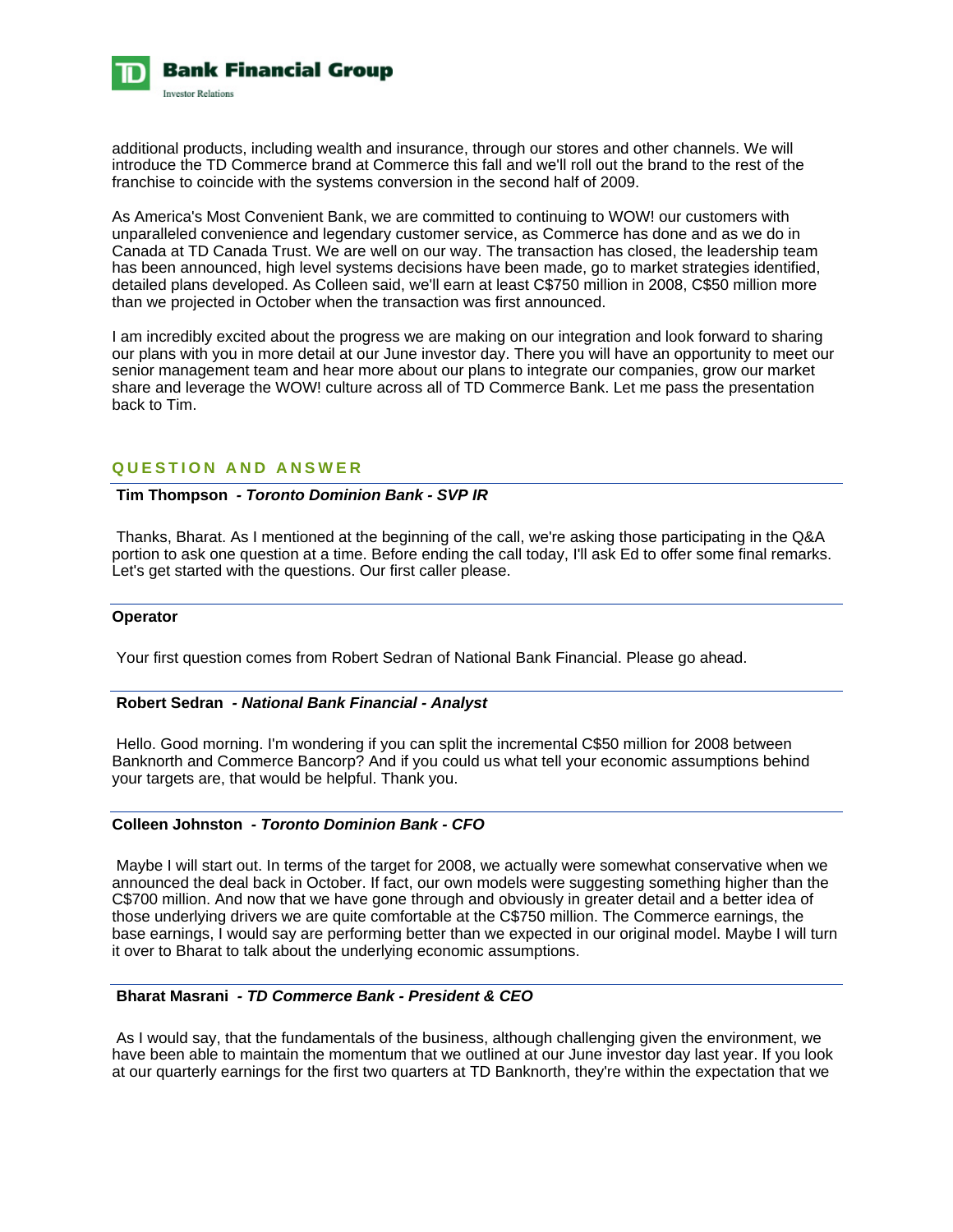

had outlined. And at Commerce Bank, I think we are seeing the growth continuing. Now, there is margin pressure but Commerce has taken a conscious strategy not to chase deposits or unprofitable deposits. So, when you combine those two aspects, we are seeing over the next six months, that our results will be better than what we have pointed out. I don't have precise numbers as to what particular amount comes from Commerce or Banknorth but suffice to say that I am comfortable, very comfortable that we will deliver C\$750 million for fiscal 2008.

# **Tim Thompson** *- Toronto Dominion Bank - SVP IR*

Next caller, please.

#### **Operator**

Your next question comes from Brad Smith of Blackmont Capital. Please go ahead.

# **Brad Smith** *- Blackmont Capital - Analyst*

 Thanks very much. I was just wondering, with respect to the securities investment portfolio, I heard some comment but I wasn't quite clear as to the movement. In particular, the asset-backed securities that you are showing here of \$8.7 billion seems to be up quite a bit from the last record that I had, by in fact, just under \$2 billion. Is that somehow tied into the reduction in the mortgage-backed security portfolio?

# **Mark Chauvin** *- Toronto Dominion Bank - Chief Risk Officer*

 It's Mark Chauvin speaking. Yes, as we sold certain parts of the portfolio, they were moved into assetbacked securities as one category that we were comfortable with because they're vanilla-type assets. Credit cards, only prime, including prime car loans, highly liquid and it was a category that we were comfortable with in terms of the making the investment.

### **Brad Smith** *- Blackmont Capital - Analyst*

So, proceeds from the MBS dispositions went into ABS?

#### **Mark Chauvin** *- Toronto Dominion Bank - Chief Risk Officer*

Correct.

# **Brad Smith** *- Blackmont Capital - Analyst*

Okay. Great. Thank you.

#### **Operator**

Your next question comes from Jim Bantis of Credit Suisse. Please go ahead.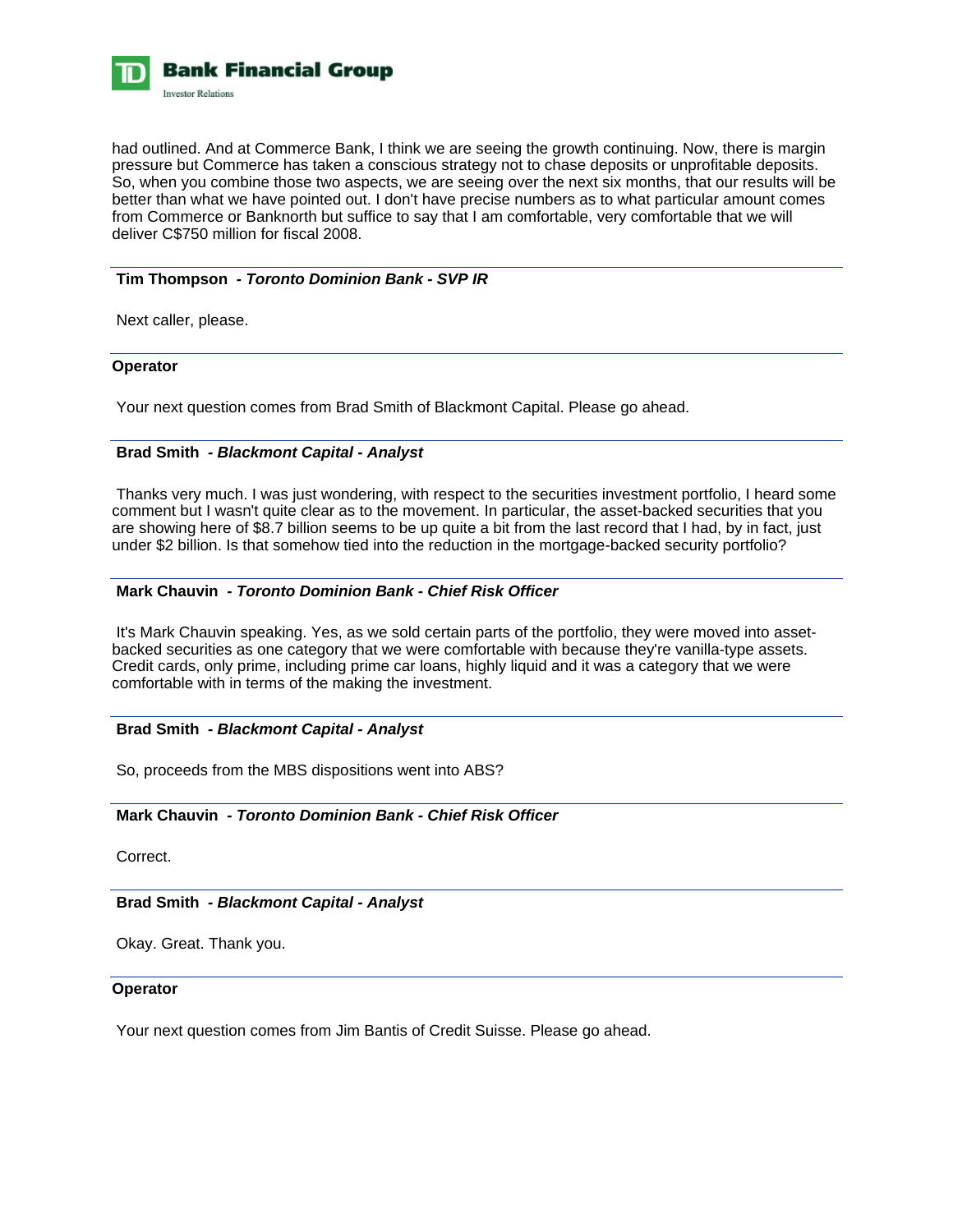

# **Jim Bantis** *- Credit Suisse - Analyst*

 Hi, good morning. You talked about some of the background being difficult in the U.S. And then -- sorry. My back is out. So, if I am pausing while I am talking, that's the catalyst for it. But looking at the 2009 earnings of C\$1.2 billion, with the backdrop of rising PCL's even above what you guided for Q3 and tighter NIM because of the deposit pressure. I'm wondering where that shortfall -- where is the shortfall being made up from in terms of the C\$1.2 billion? Is it primarily on accelerated cost savings or is there some intrinsic gains coming from the investment portfolio? If you could just talk a little bit about that, that would be helpful. Thanks.

#### **Bharat Masrani** *- TD Commerce Bank - President & CEO*

 I would say yes. I think the PCL story, as I indicated in my comments, I expect PCL for '09 to be in the C\$300 million range because I don't expect conditions to improve substantially year-over-year. Having said that, at Commerce, our full strategy there is growth. We continue to expand with our de novo strategy. We are seeing good momentum on the Commerce side and as well, as we pointed out in Colleen's comments, our synergies are expected to kick in in 2009 as well. With that, with other momentum areas such as Wealth Management, I expect us to start getting benefits out of all of those initiatives that have been ongoing at Banknorth and now will be introduced at Commerce. '09 is a long way away and I know it is hard to predict specifically what might happen in each quarter but overall, given the combined entities, I feel comfortable that it is a number that we can certainly target for the following fiscal year.

# **Ed Clark** *- Toronto Dominion Bank - President & CEO*

 Jim, it's Ed here. I think the other thing, to pick up your specific point, is there's no question that as we move the assets around the balance sheet we are buying assets at higher spreads than we initially anticipated. We are also getting lower spreads on the deposit side. So that is the general trend that is going on in the U.S. marketplace.

#### **Jim Bantis** *- Credit Suisse - Analyst*

Got it. Thanks very much.

# **Operator**

Your next question comes from Michael Goldberg of Desjardins Securities. Please go ahead.

#### **Michael Goldberg** *- Desjardins Securities - Analyst*

 Okay. I will start with my first question. Of the C\$250 million baseline earnings that you are talking about, you had said C\$130 from Banknorth, C\$80 from Commerce Bank. Can you fill in the gap of the other C\$40 million? I know you said something but I just didn't catch it.

# **Colleen Johnston** *- Toronto Dominion Bank - CFO*

 So most of the difference, Michael, is coming in the synergies side of it. So the expense synergies isn't a huge number in 2008 but as you will see from the effective tax rate in the segment, we do have some tax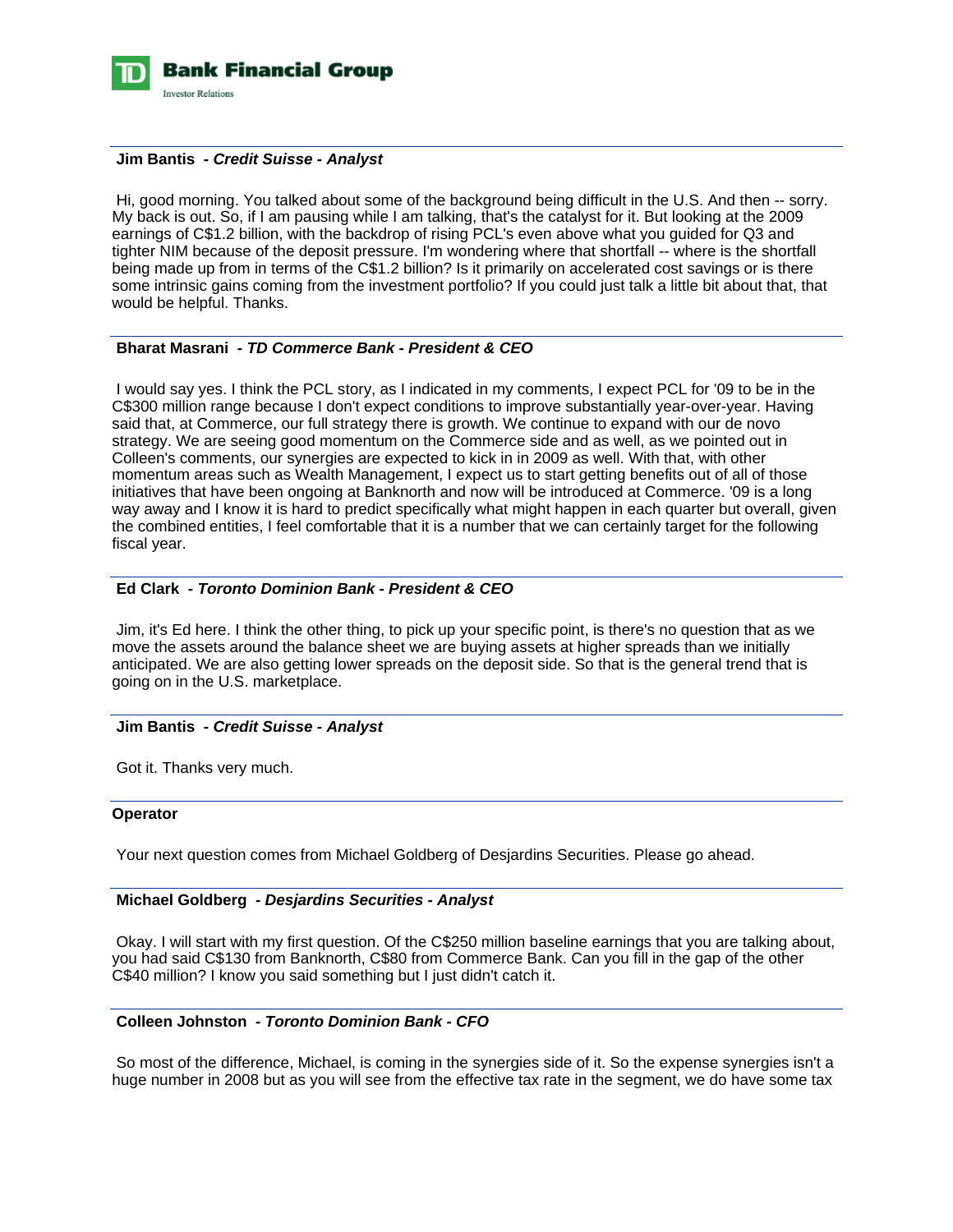

synergies that are in the deal. And that is helping to bridge us to the C\$250 million. Those would be the largest amounts.

# **Michael Goldberg** *- Desjardins Securities - Analyst*

So the tax synergies are greater than the expense synergies at the outset?

# **Colleen Johnston** *- Toronto Dominion Bank - CFO*

They're -- yes, I would say on a per quarter basis they're a little bit greater.

# **Michael Goldberg** *- Desjardins Securities - Analyst*

Okay. Thanks.

 **Tim Thompson** *- Toronto Dominion Bank - SVP IR* 

Next caller.

#### **Operator**

Your next question comes from John Aiken of Dundee. Please go ahead.

#### **John Aiken** *- Dundee Securities - Analyst*

 There's been a lot of discussion about the competitive environment on the deposits and that's understandable with what's going on in the U.S. But could you give us sort of flavor as to what's going on in the competitive environment on the lending, both on commercial as well as personal?

# **Bharat Masrani** *- TD Commerce Bank - President & CEO*

 I would say, on the deposit side, it's the same story that we have been say saying for a few quarters now where the large banks are coming into the retail side to fund their wholesale books. On the lending side, it is robust and I would say that all of the banks are probably having a better time in increasing their market share. And that is to be expected given that there is a bit of a credit crunch going and some players, the nonbanks that were playing in our markets such as the conduits perhaps are no longer active. So that gives us an opportunity, not only to get growth, but I think the good story there is that you get firmer spreads and better structures. So, when you combine those three, four banks like our bank, which is deposit heavy and we have clearly outlined that the asset side of the balance sheet is where we would like to see good growth, so that is a favorable type of situation for us. Having said that, it is still highly competitive for good deals. There are a lot of banks chasing good deals. So, it is competitive but I would say the environment is more favorable for the lender than it was six or eight months ago.

## **John Aiken** *- Dundee Securities - Analyst*

That's great. Thank you.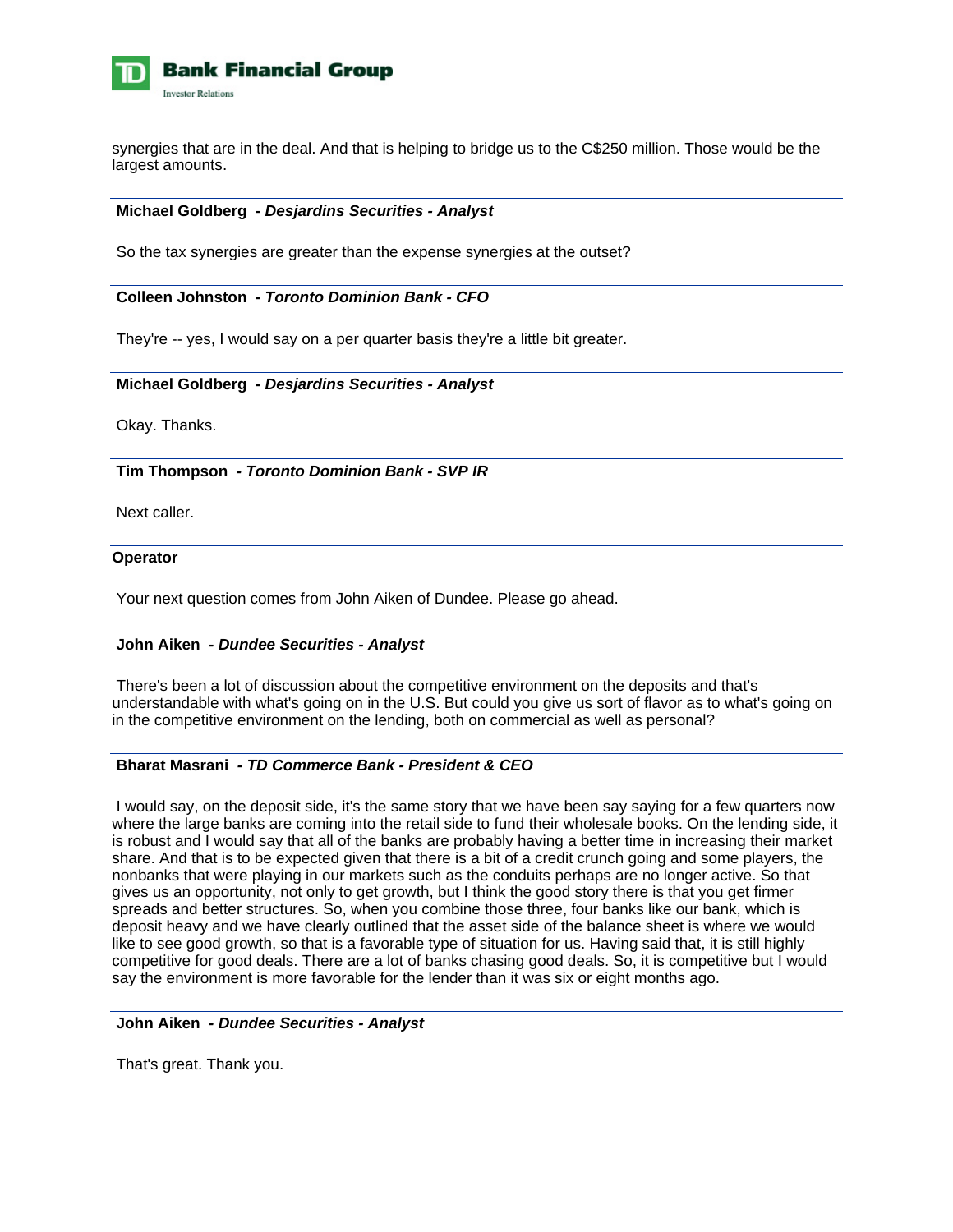

# **Tim Thompson** *- Toronto Dominion Bank - SVP IR*

Next caller.

# **Operator**

Your next question comes from Mario Mendonca of Genuity Capital Markets. Please go ahead.

# **Mario Mendonca** *- Genuity Capital Markets - Analyst*

 Good morning. Colleen, I need -- it would be helpful for me to drill down some of the accounting implications of the transaction. Early on, in your comments when you were referring to slide four, you said that the transaction economic value was U.S. \$7.5 billion because TD's stock price had declined. But you said that it was necessary that the Bank value this at the announcement date. Maybe you could just clarify that for me?

# **Colleen Johnston** *- Toronto Dominion Bank - CFO*

 From an accounting standpoint, in terms of the purchase price, we have to recognize that at the U.S. \$8.4 billion, not at the U.S. \$7.5 billion, which we view the latter as being more the economic value. So, we in fact do have to value the deal at announcement date not at close date.

# **Mario Mendonca** *- Genuity Capital Markets - Analyst*

 So for the purposes of calculating goodwill then on the transaction, the U.S. \$8.4 million is the purchase price then?

# **Colleen Johnston** *- Toronto Dominion Bank - CFO*

Correct.

#### **Mario Mendonca** *- Genuity Capital Markets - Analyst*

 Could you give us some, that must new for me because I don't remember it working that way. But I am sure it's right. Could you give us an idea on what the goodwill then would be on some -- because it sounds to me like goodwill has to be significantly larger than I was ever looking for?

# **Colleen Johnston** *- Toronto Dominion Bank - CFO*

 These -- I would stress, Mario as you know, we still have some time to work out the exact splits on the purchase price equation but our current expectation is that the amount of goodwill in the deal is U.S. \$5.8 billion.

# **Mario Mendonca** *- Genuity Capital Markets - Analyst*

Okay.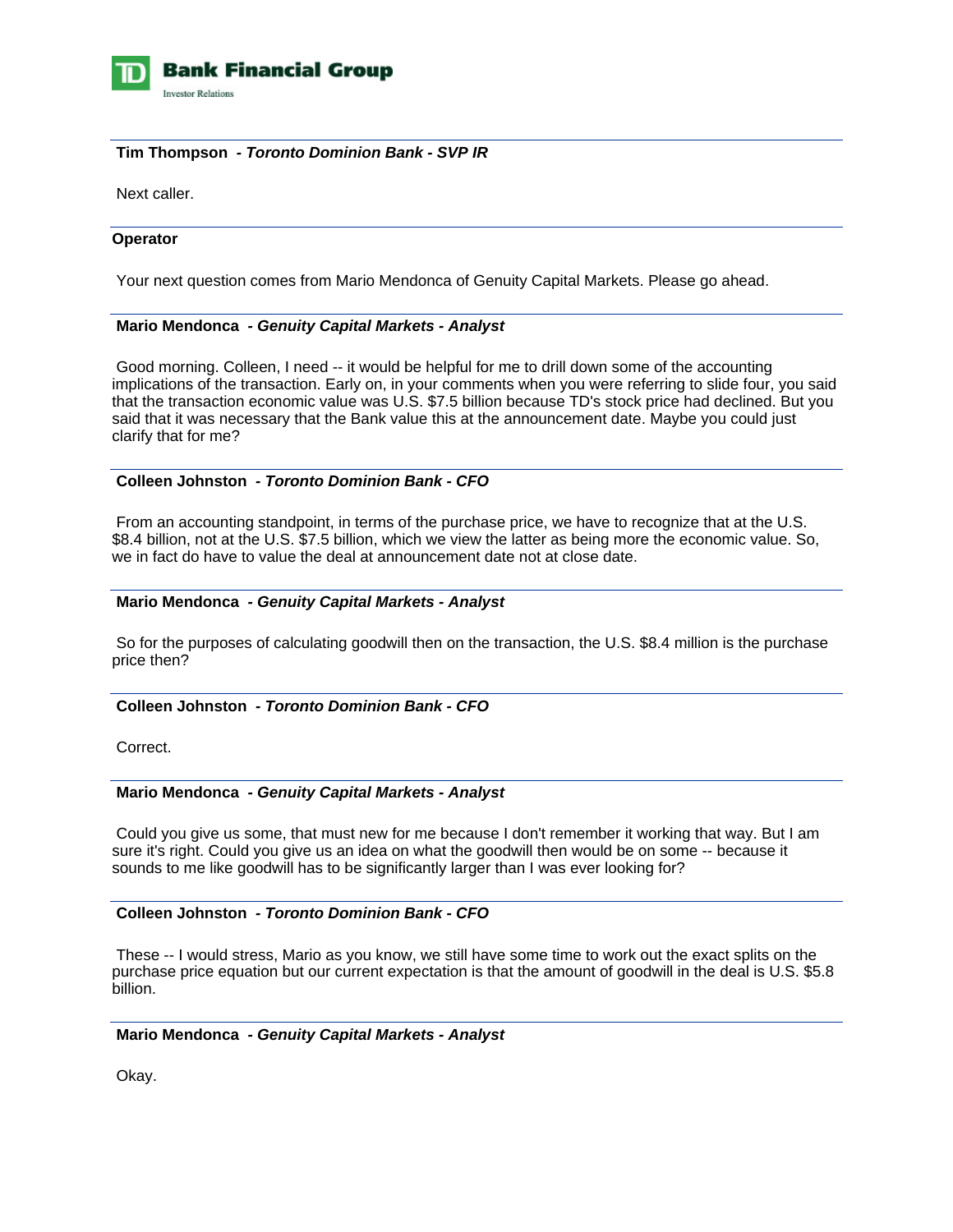

# **Colleen Johnston** *- Toronto Dominion Bank - CFO*

 I would point out as well though that we, that we also value our intangibles and that number on net of tax is about U.S. \$1.1 billion.

### **Mario Mendonca** *- Genuity Capital Markets - Analyst*

Okay. So all in.

# **Colleen Johnston** *- Toronto Dominion Bank - CFO*

With the remainder being your net book value, those are the three moving parts.

#### **Mario Mendonca** *- Genuity Capital Markets - Analyst*

So it's just a little shy of --

# **Colleen Johnston** *- Toronto Dominion Bank - CFO*

 The goodwill is the same amount that we had expected when we did the deal, U.S. \$5.8 billion. The intangible value is in fact higher because these deposits are worth a lot more than when we did the deal. I mean particular in this environment. So that number is higher and then the net book value is lower.

### **Mario Mendonca** *- Genuity Capital Markets - Analyst*

 So just to clarify that then, if the goodwill is the same now as it was at the time of the deal was announced, does that mean there were enough assets that were of higher value than book value at the time the deal was announced to offset the markdowns on the securities and the loans?

# **Colleen Johnston** *- Toronto Dominion Bank - CFO*

When we did the deal originally, we assumed a certain fair value decrement already in our economics. So when we looked at what we thought the net book value of the deal was on an adjusted basis, it certainly wasn't the number you would have seen in the Commerce balance sheet. It was a lower number than that. We assumed that there would be a fair value decrement. The actual amount was higher given the environment. Again, it's really driven on the liquidity side but that adjustment was higher than we had expected in the deal model. So, as I say, that brought the net book value down but we did have more or less a full offset on the intangibles because of the value of the deposit.

#### **Mario Mendonca** *- Genuity Capital Markets - Analyst*

Thanks very much.

 **Tim Thompson** *- Toronto Dominion Bank - SVP IR* 

Next caller.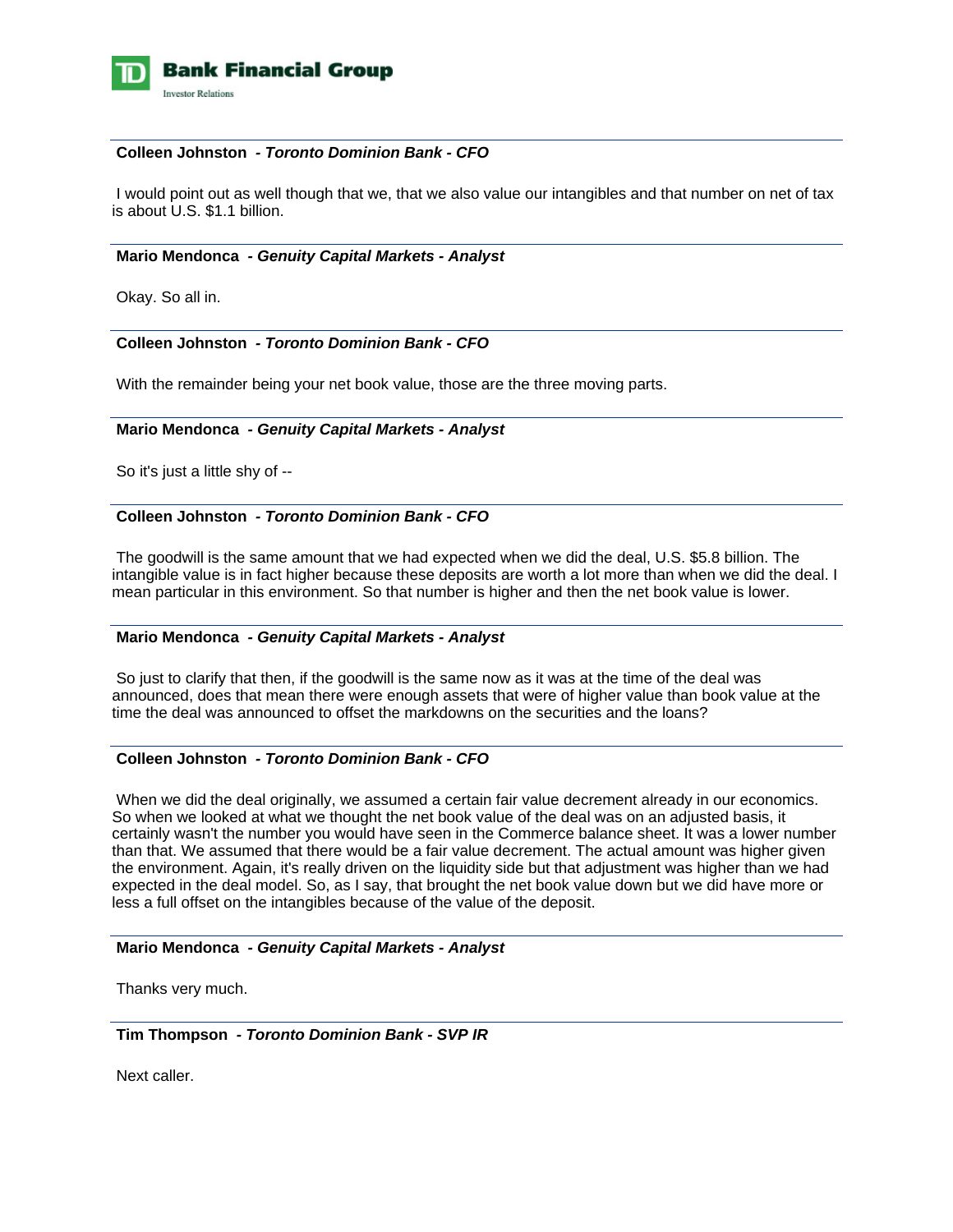

# **Operator**

Your next question comes from Shannon Cowherd. please go ahead.

# **Shannon Cowherd** *- Citi Investment Research (US) - Analyst*

 At year-end 2007 Commerce's securities portfolio was about half and half held-to-maturity and availablefor-sale. You gave the split out of the portfolio as of April 2008, would you say that it is still going to be about 50/50 available-for-sale and held-to-maturity?

# **Colleen Johnston** *- Toronto Dominion Bank - CFO*

No, we will pretty much classify it all as an available-for-sale portfolio.

# **Shannon Cowherd** *- Citi Investment Research (US) - Analyst*

Okay. Thanks.

 **Tim Thompson** *- Toronto Dominion Bank - SVP IR* 

Next caller.

#### **Operator**

Your next question comes from Ian de Verteuil of BMO Capital Markets. Please go ahead.

#### **Ian de Verteuil** *- BMO Capital Markets - Analyst*

 Thanks. Continuing on the vein of goodwill, the projected tier one at the end of Q2 is 8.75% to 9%. When you announced the deal, you had said pro forma July of last year, the target was 8.75% to 9%. But TD itself has generated 60 basis points of tier one between then and now. So, and even possibly a little more. It seems to me the fair value adjustments weren't 50 basis points, there were more like 60 or 70 basis points. Am I missing something, Colleen?

#### **Colleen Johnston** *- Toronto Dominion Bank - CFO*

 Yes. So, if you look at the capital impact of the deal, Ian, it was about 200 basis points, which was higher than we had assumed originally.

# **Ian de Verteuil** *- BMO Capital Markets - Analyst*

Because you originally 130 I think.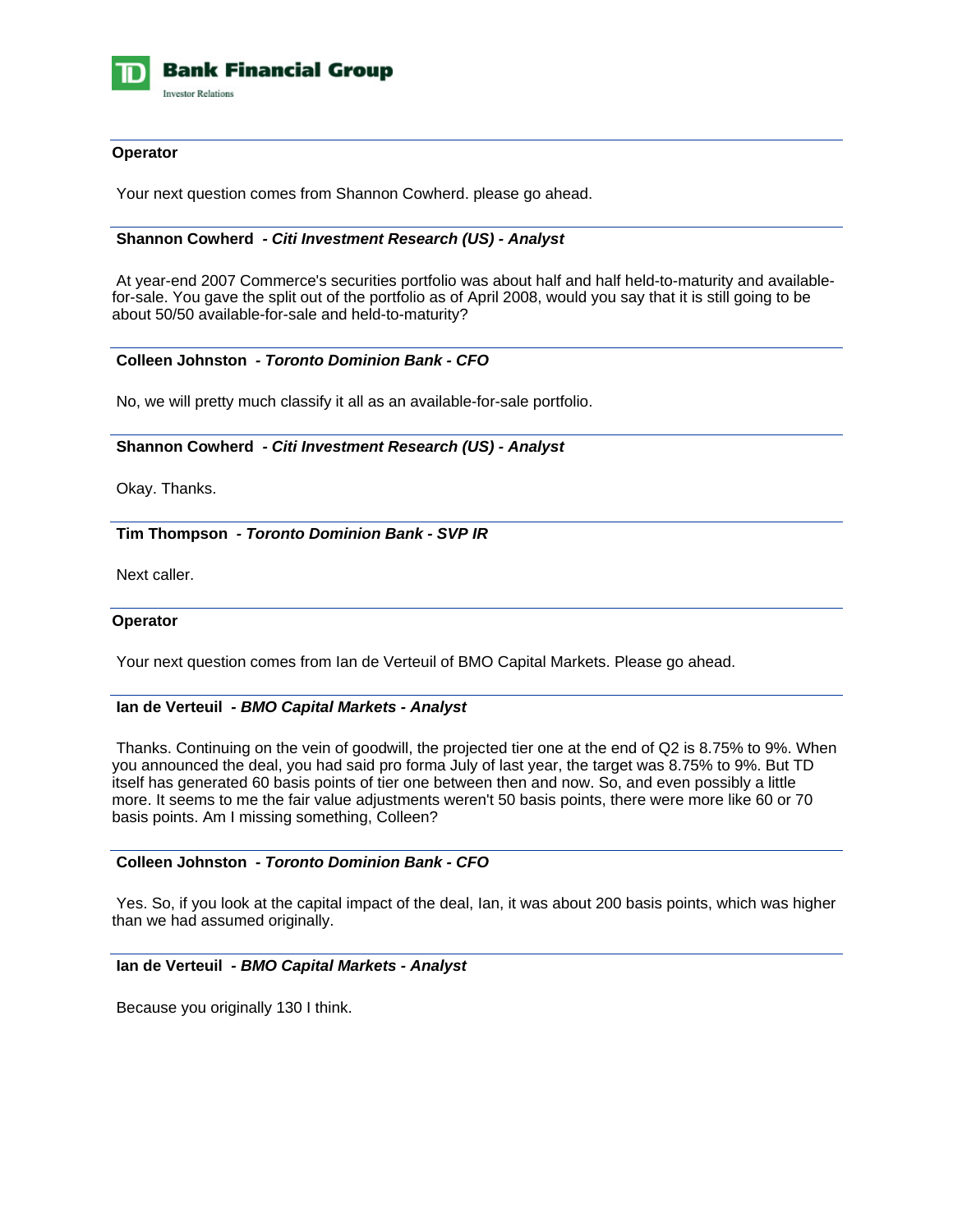

# **Colleen Johnston** *- Toronto Dominion Bank - CFO*

 Yes. We were -- we had communicated a range of 120 to 145. So it is about 200. So in terms of the difference, about 1/2 of that due to the fair value issue. So, and then the other 1/2 is due to higher riskweighted assets in Commerce. So, I would say the difference is about 60 basis points, it is about half and half. Half is the fair value piece and half is the higher risk weighted assets in Commerce.

#### **Ian de Verteuil** *- BMO Capital Markets - Analyst*

So, what's the RWA presumably it's -- I know you would be standardized but what is the RWA that is coming in from Commerce on the close of this deal?

#### **Colleen Johnston** *- Toronto Dominion Bank - CFO*

About \$30 billion.

# **Ian de Verteuil** *- BMO Capital Markets - Analyst*

Thanks.

 **Tim Thompson** *- Toronto Dominion Bank - SVP IR* 

Next caller.

#### **Operator**

Your next question comes from Darko Mihelic of CIBC World Markets. Please go ahead.

### **Darko Mihelic** *- CIBC World Markets - Analyst*

 Hi. I'm going to sneak in two, one because one is a point of clarification. Did I hear 8% by November 1, tier one capital ratio? And second, my actual question is maybe for Bharat. Deposits on slide 13, you're showing year-over-year deposits up 8%. Up about 1% Q over Q. And one of the things you are saying there is that you're a positive outlier in deposit growth. It seems to me like this deposit growth is slowing. So I wonder if you have some sort industry statistics to suggest -- or if you can point out what the difference is for Commerce versus say the industry growth rate? And maybe touch upon plans for branch growth and openings at Commerce Bancorp. Thanks.

#### **Colleen Johnston** *- Toronto Dominion Bank - CFO*

To your first question, the answer is yes. 8% by year end, including the TDA adjustments.

## **Darko Mihelic** *- CIBC World Markets - Analyst*

 Okay. Is that a little skinny? Doesn't that sound a little skinny in this environment or are you not including any sort of earnings -- or addition to capital and/or perhaps pref. issues?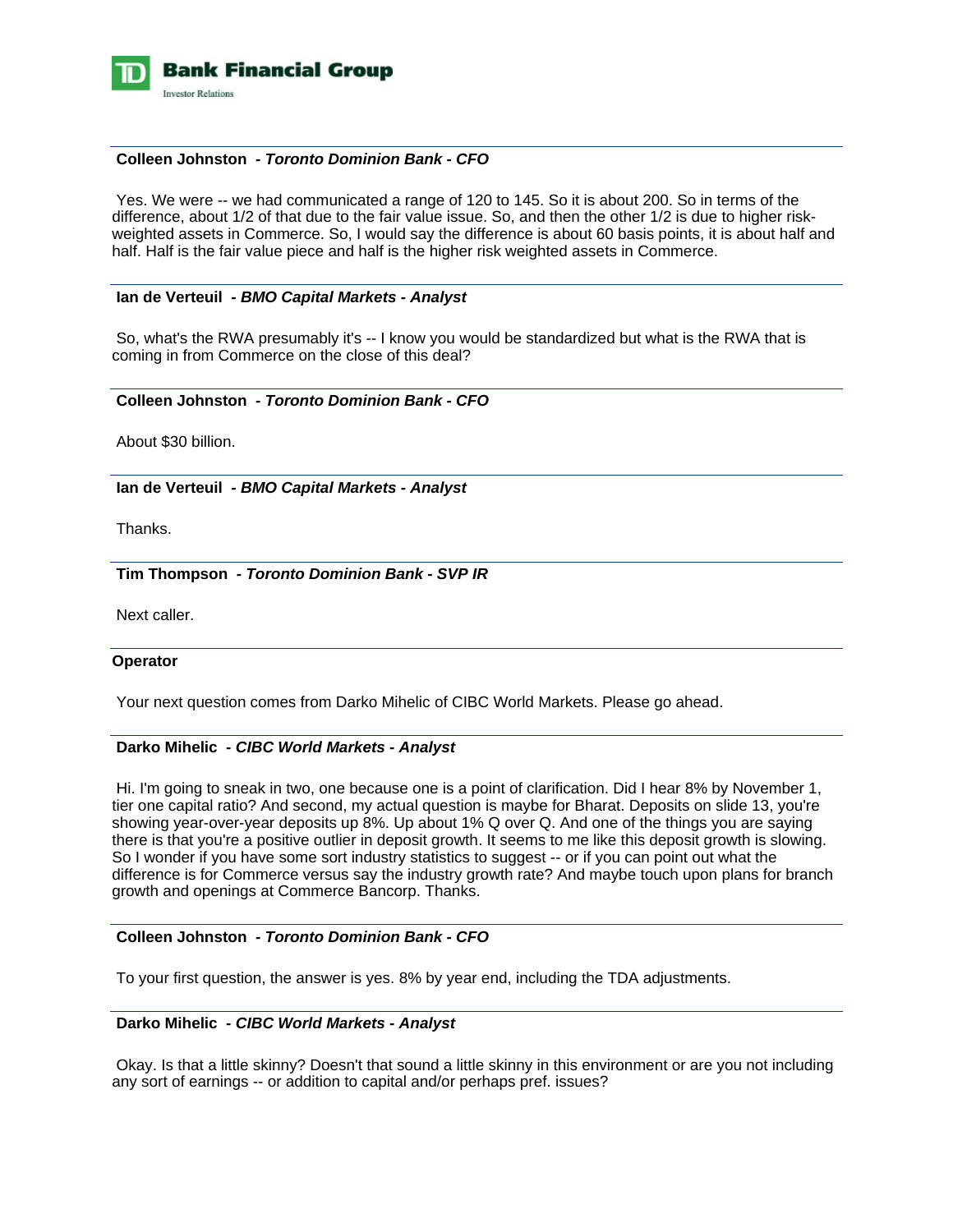

## **Colleen Johnston** *- Toronto Dominion Bank - CFO*

 We are assuming all of those things but we are definitely comfortable at the 8% number. That's what we communicated at the end of Q1 as well.

# **Ed Clark** *- Toronto Dominion Bank - President & CEO*

 The thing here, as Colleen mentioned, it is getting harder and harder to predict risk weighted asset growth in this environment. So you have to enter a scenario, which is the scenario we're assuming of continued deterioration, that is going to put upward pressure on everybody's risk weighted assets, including ours. So, it is not, you have to take that into account in your forward projections.

# **Bharat Masrani** *- TD Commerce Bank - President & CEO*

 So Darko, with respect to deposits, I think in this environment, if you look at industry stats, it is not going to give you the true story because there are certain banks that are chasing deposits because of their funding needs. And they're willing to pay out more than the cost of funds. What I am talking about is that based on our paradigm, and I think we've outlined what we do at TD, we feel very comfortable with the growth we are achieving at Commerce Bank given the market conditions.

We are not chasing deposits. In fact, we are consciously look at running off certain high price deposits, which are purely rate sensitive. It has nothing to do with building a franchise. So, I feel comfortable in the markets we are in that we are getting the type of growth that we are after. It is more core deposit growth. It is more number of accounts that we are opening in the Commerce footprint.

With respect to new branches, new stores, I think we had outlined that we expect to open between 25 and 35 stores next year, which is the still on track. That's what we will do. But the bigger story there is, as well, is in our overlapping footprint between TD Banknorth and Commerce. You will see a lot of activity at the TD Banknorth stores, refurbishing them, making sure that we have a consistent look, feel, a consistent customer experience between the two different branch networks we have in the mid-Atlantic.

So, overall, I feel comfortable. I don't have specific information on markets. Perhaps we will dig that out for you at a later date. But I feel comfortable with the numbers I have outlined.

#### **Tim Thompson** *- Toronto Dominion Bank - SVP IR*

Our next caller, please.

#### **Operator**

Your next question comes from Sumit Malhotra of Merrill Lynch. Please go ahead.

### **Sumit Malhotra** *- Merrill Lynch - Analyst*

 Good morning. Numbers questions for Colleen. First off, Colleen, the tax rate in U.S. P&C segment going from the mid-30's to the low 20's. Is that going be offset in the corporate segment or this going to be an all-Bank reduction? And the second one, is the Visa gain for Banknorth, it looks like \$11 million that you've talked about coming through in Q2. Can you quantify the number for CBH, I'm guessing that TD will include? And number three, last one on goodwill, with the Banknorth brand being retired, does the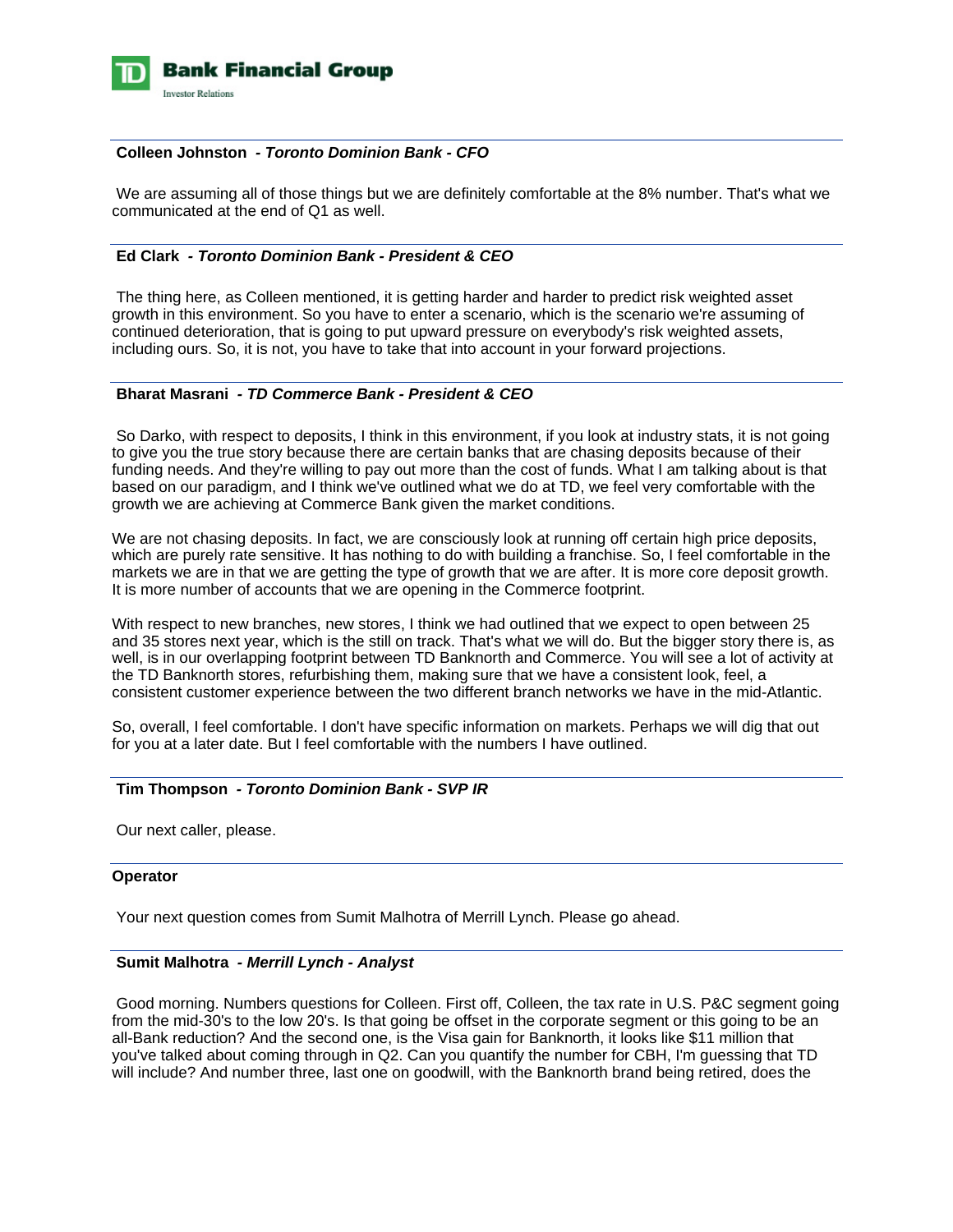

Bank envision any kind of charge against the goodwill that's been built up for BNK with the deals over the last few years? Thanks.

#### **Colleen Johnston** *- Toronto Dominion Bank - CFO*

 Back to your first question. Yes, so there is no offset. That is the benefit of the segment level, as well as at the all-Bank level. Your second question was regarding --?

#### **Sumit Malhotra** *- Merrill Lynch - Analyst*

The Visa gain.

# **Steve Boyle** *- TD Commerce Bank - CFO*

The Visa gain at Commerce was \$6.4 million. And that's already been taken.

# **Colleen Johnston** *- Toronto Dominion Bank - CFO*

It's been taken in their Q1. It doesn't affect us going forward.

# **Sumit Malhotra** *- Merrill Lynch - Analyst*

So the \$11 million is just BNK and Commerce has already been taken in their Q1?

# **Colleen Johnston** *- Toronto Dominion Bank - CFO*

There's no Commerce numbers in the Q2 numbers that we put out there.

# **Sumit Malhotra** *- Merrill Lynch - Analyst*

Okay.

# **Colleen Johnston** *- Toronto Dominion Bank - CFO*

That's strictly Banknorth.

### **Sumit Malhotra** *- Merrill Lynch - Analyst*

And number three was goodwill.

# **Colleen Johnston** *- Toronto Dominion Bank - CFO*

 So in terms of the piece on the name part of it is something that would typically be included in intangibles and it's a very, very small number. So, it really has no impact whatsoever.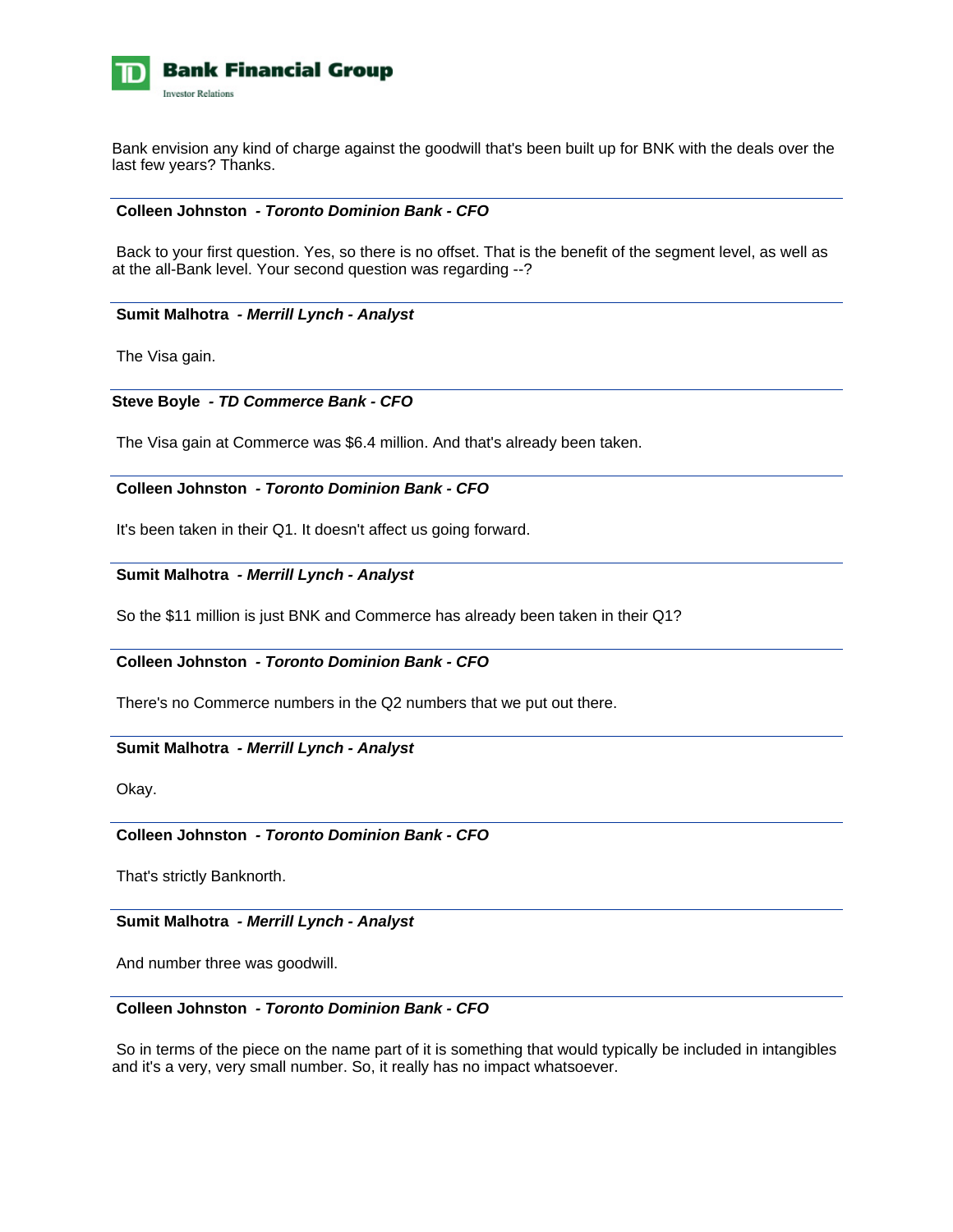

## **Sumit Malhotra** *- Merrill Lynch - Analyst*

And you are not envisioning anything for the brand being retired going forward?

# **Colleen Johnston** *- Toronto Dominion Bank - CFO*

Nope.

# **Sumit Malhotra** *- Merrill Lynch - Analyst*

Okay. Thank you.

# **Tim Thompson** *- Toronto Dominion Bank - SVP IR*

Next caller, please.

#### **Operator**

Your next question comes from Brad Smith of Blackmont Capital. Please go ahead.

# **Brad Smith** *- Blackmont Capital - Analyst*

 Thanks. Colleen, just a quick follow up on the fair value adjustment. I think what I heard you say in your earlier comments was that they were higher than expected, it reduced the tier 1 capital ratio expectation by about 30 basis points but that the goodwill amount of U.S. \$5.8 billion remains largely unchanged. Is that -- another way of saying that, is that the value decline in the hard assets, got pushed into the intangibles because the deposits are worth more? And could you just describe how you value the goodwill component on the deposits? Why has it gone up, is the question?

#### **Colleen Johnston** *- Toronto Dominion Bank - CFO*

 Yes, so in terms of the goodwill number, the goodwill number is basically the residual, once you figure everything else out, you back into the goodwill number. So, again in this environment, especially given the liquidity premium, the value of those core deposits is a lot higher. So, we've gone through that exercise with a third party provider and validated those numbers. So, again, it's certainly higher than we expected.

On the flip side, on the asset side, again, because of these liquidity issues, the assets are worth less at fair value. And it just so happened that they were largely offsetting in the equation. Now, that said, obviously the intangibles still do affect our capital. So it's not a perfect trade off, that's for sure, from a capital standpoint. But that's the way we look at it in terms of net book value, as well as the value of the intangibles was fairly consistent.

### **Brad Smith** *- Blackmont Capital - Analyst*

 Colleen, can you just quantify how much more the deposits are worth? And is there something making them stickier? I was hearing before that there is intense competition for deposits from some of the larger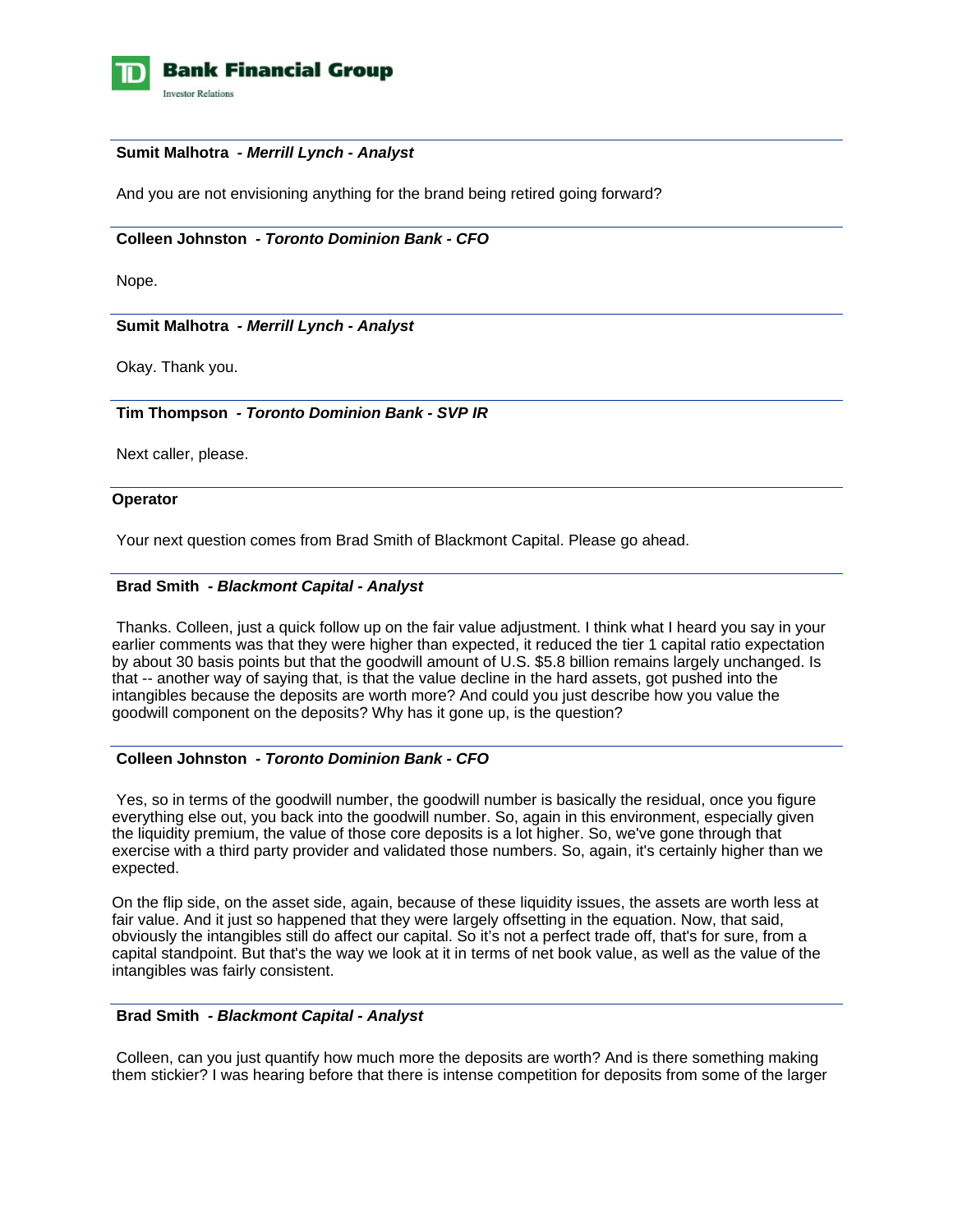

players. I don't -- I am having trouble sort of fitting that in with the idea that the deposit base is worth more.

# **Bharat Masrani** *- TD Commerce Bank - President & CEO*

 Can I mention that I am not getting in the numbers with you. I think that the competition you see for the deposits is what I would call in your CD book, perhaps in parts of your money market book. But as a retail bank, you do have core deposits with respect to your DDA balances and savings accounts and all of those, which we would consider as core. And obviously, those deposits in this market are worth more than they used to be. That's just a general point, Colleen --.

#### **Colleen Johnston** *- Toronto Dominion Bank - CFO*

 No, that's precisely right. Again, what we are really dealing with, Brad, is the difference between what we assumed originally in our model based on our initial analysis and then what we've done with a more fulsome review. And again, it is really the value on the core side.

# **Brad Smith** *- Blackmont Capital - Analyst*

And is there any chance to quantify that value increment?

# **Colleen Johnston** *- Toronto Dominion Bank - CFO*

Pardon me?

#### **Brad Smith** *- Blackmont Capital - Analyst*

Can you just quantify how much it changed from your original?

### **Colleen Johnston** *- Toronto Dominion Bank - CFO*

Yes, from our model again after tax, it was about \$400 million.

#### **Brad Smith** *- Blackmont Capital - Analyst*

Great. Thanks so much.

### **Tim Thompson** *- Toronto Dominion Bank - SVP IR*

Next caller.

#### **Operator**

Your next question comes from Jim Bantis of Credit Suisse. Please go ahead.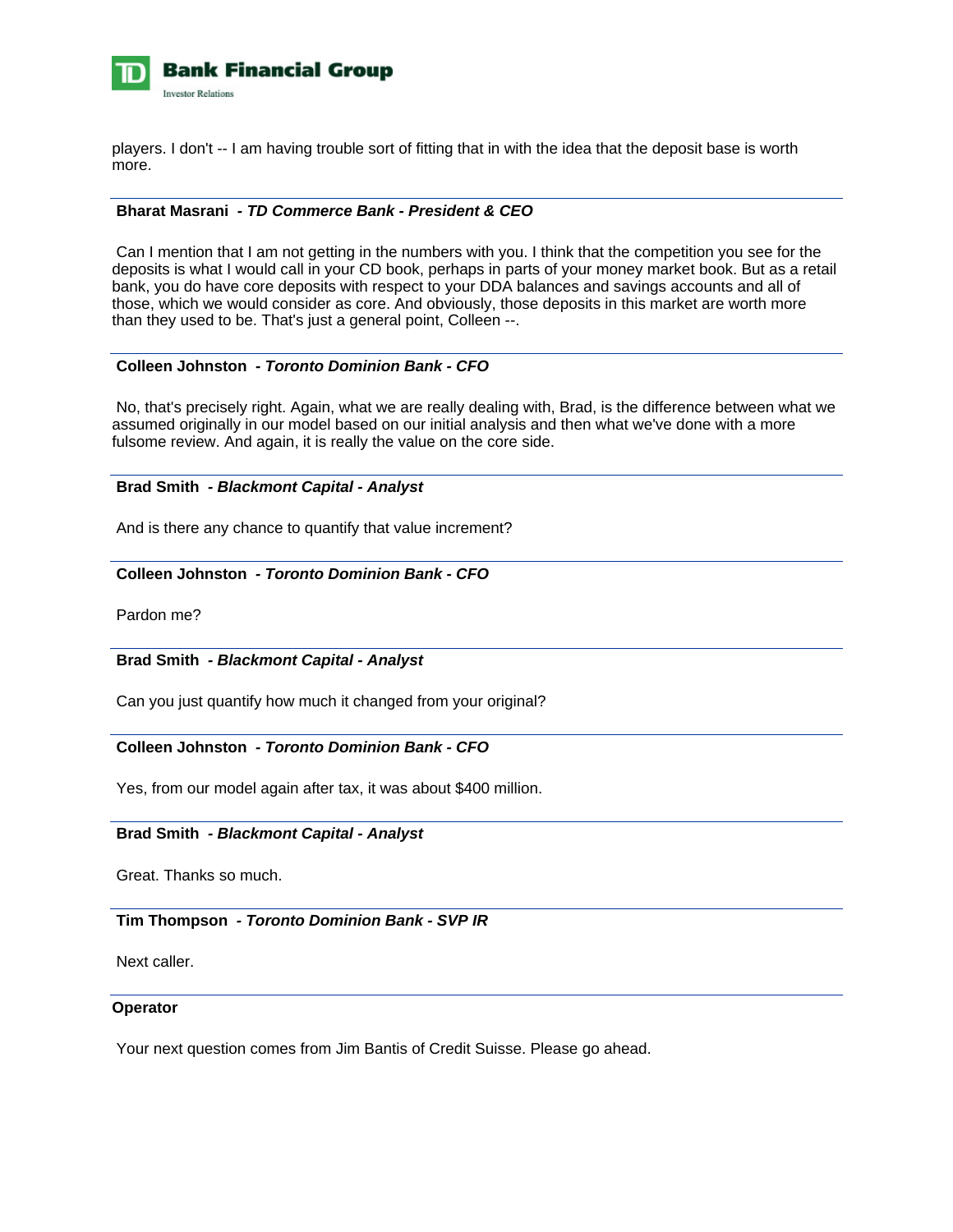

#### **Jim Bantis** *- Credit Suisse - Analyst*

 Hi. My question surrounds revenue momentum looking at '09 and 2010. Commerce Bank is often been looked at as a bit of a one-trick pony in the context of building up this very powerful and valuable deposit base. When can you envision that TD's, whether it's the systems, the training, people, the score carding, the performance measurement; get implemented and allow the folks at Commerce Bank to begin to lend? And let's assume that the environment remains flat to stable in terms of the economic outlook. When could you see the loan growth really start to pick up? And how would -- with thinking of revenues, again, you had made -- you had mentioned some comments about a North American wealth and insurance business going forward and how will that impact the Commerce Bank results maybe in to 2009?

# **Bharat Masrani** *- TD Commerce Bank - President & CEO*

 Jim, we're already seeing and I should temper my enthusiasm here but I am really excited with three weeks in closing this transaction and we have already introduced what I would call low hanging fruit type of approaches and having referrals that we have sort of perfected in Canada, which we have done very well with in Banknorth. Where how do you get referrals from your teller lines to your site counters to sell your credit card for example. And we see momentum there already in this segment.

Last June I talked about introducing the sales revenue system that has worked very well with TD Canada Trust, that we were going to implement that at TD Banknorth by the end of the year. We introduced that first of January. And in fact, now it's part of our incentives for our retail network at TD Banknorth, and the response has been extremely good. I am very happy with how that has worked out. We plan to introduce that at Commerce Bank as soon as we can.

You looked at --- you talked about wealth. You heard of our plans last year at TD Banknorth as to how we were going to hire more advisors, we're going to take advantage of our North American scale there. We were going to have TD Asset Management products being offered to our wealth channels. Well, those get multiplied by two given the size of Commerce Bank. And there is tremendous excitement at the Commerce level to have those products because they, as you rightly pointed out, did not have a compelling offering on that side.

So when you aggregate all these initiatives and you are seeing some -- look at the loan growth numbers at Commerce Bank on the consumer side, they are impressive. I feel comfortable that we are already seeing momentum when we get the systems converted. When we have one platform, it will give us even better momentum to take advantage of all of those approaches that are now being worked at TD Banknorth.

# **Tim Thompson** *- Toronto Dominion Bank - SVP IR*

Next caller, please.

### **Operator**

Your next question comes from Michael Goldberg of Desjardins Securities. Please go ahead.

# **Michael Goldberg** *- Desjardins Securities - Analyst*

 Thank you. I still had some number questions. First of all, the 1050 Q3 revenue that you are talking about, how much of that is non-interest revenue? Second, how much does Commerce Bank add in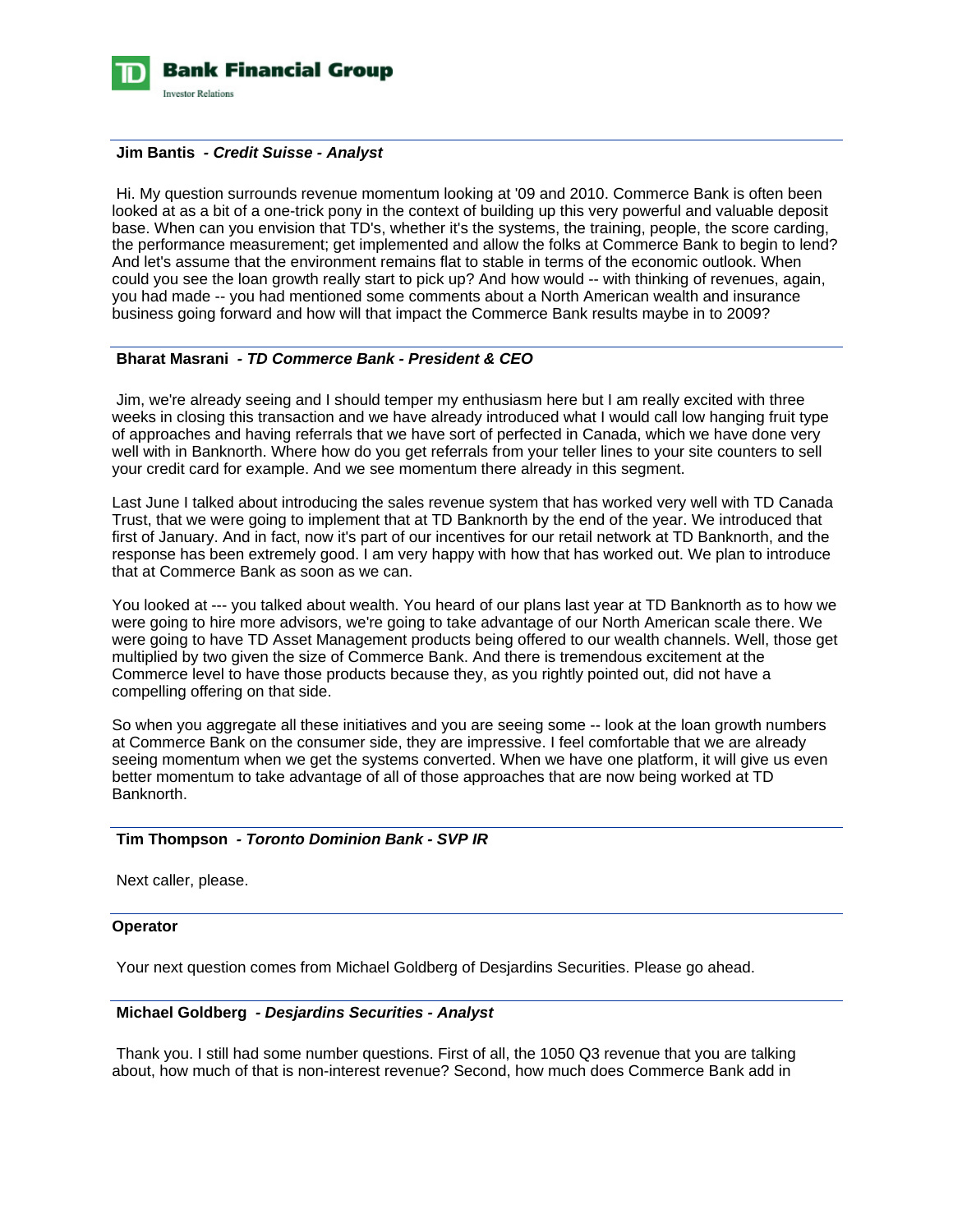

personal demand and notice deposits overall? And what is the baseline in Banknorth? And third, how is the \$1.1 billion of intangibles going to be amortized?

#### **Colleen Johnston** *- Toronto Dominion Bank - CFO*

 Yes, in terms of the detail, we are not at this point, Mike, we are not going to provide the break down between the NII and the other income. What was your second question, with respect to deposits?

#### **Michael Goldberg** *- Desjardins Securities - Analyst*

 The amount of personal demand and notice being added with Commerce Bank and what is the baseline for Banknorth?

#### **Colleen Johnston** *- Toronto Dominion Bank - CFO*

Why don't I hand that to Steve? In terms of -- you're looking at total deposits being added?

#### **Michael Goldberg** *- Desjardins Securities - Analyst*

No just personal demand and notice.

# **Colleen Johnston** *- Toronto Dominion Bank - CFO*

Let me just see here. Steve, why don't you take that? We've got our total deposits there.

#### **Steve Boyle** *- TD Commerce Bank - CFO*

 So, we have somewhat different terms in the U.S. but personal demand we have about \$4 billion. Savings is about \$5.5 billion, premier savings is about \$4 billion. Time is \$4 billion and money markets are about \$8 billion.

# **Michael Goldberg** *- Desjardins Securities - Analyst*

So, it is leaving out the personal time from total personal deposits.

# **Colleen Johnston** *- Toronto Dominion Bank - CFO*

Why don't we get back to you on that, Michael.

#### **Michael Goldberg** *- Desjardins Securities - Analyst*

And the third one was about how the U.S. \$1.1 billion of deposit intangibles will be amortized?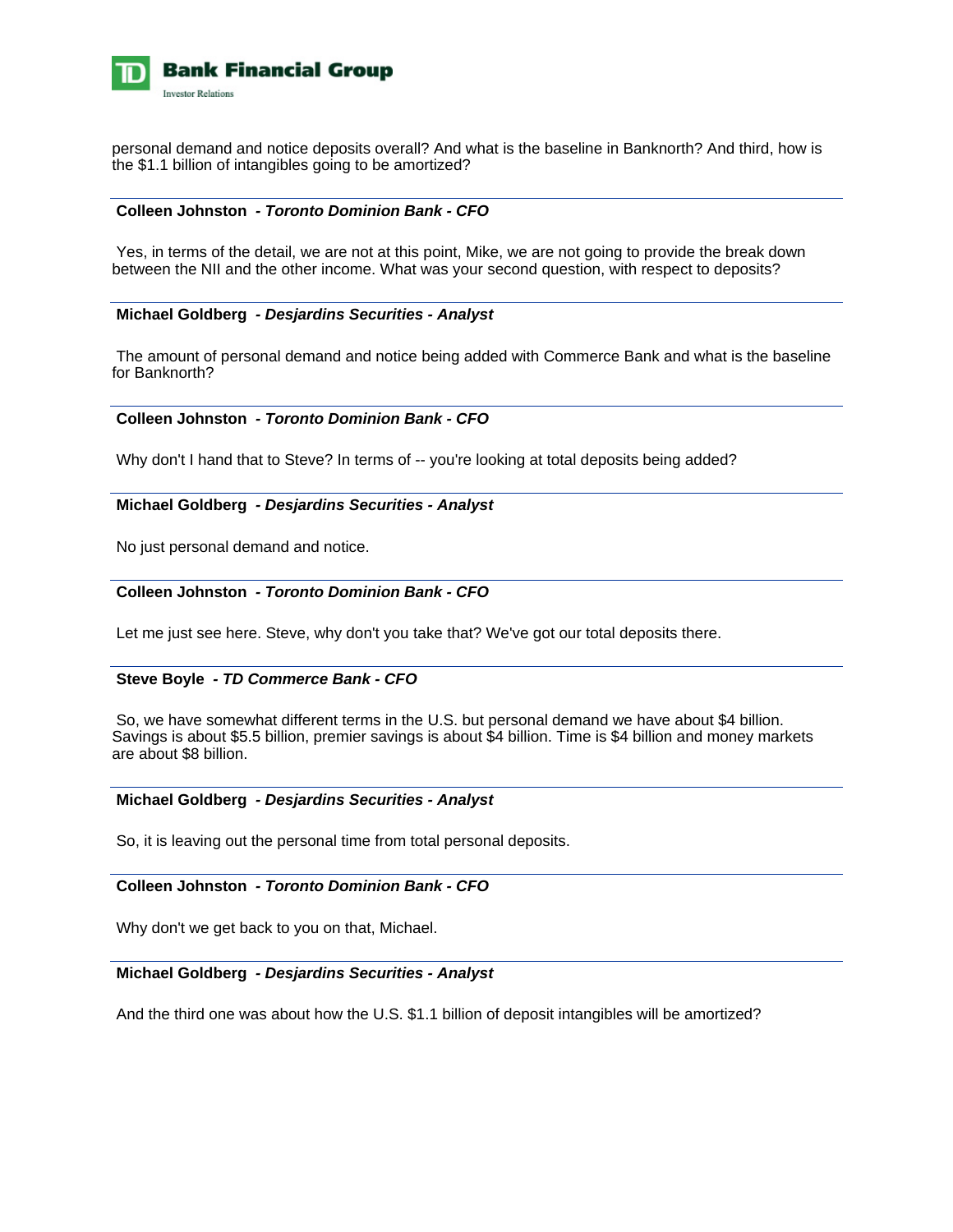

# **Colleen Johnston** *- Toronto Dominion Bank - CFO*

 So we are still working through that. We'll treat it in our normal way, which is to treat it as an item of note. And it won't be attributed to the segment. So, we are still finalizing the amortization of that U.S. \$1.1 billion.

#### **Michael Goldberg** *- Desjardins Securities - Analyst*

 Okay. And actually there's one other. You said that one area of weakness in terms of loan quality is residential for-real real estate at about 6.8% of the portfolio. I assume that's \$1.8 billion. Can you give us some additional color on what's happening with those loans? And how much in the way of condo loans are there in Florida?

#### **Bharat Masrani** *- TD Commerce Bank - President & CEO*

Sorry. Mark, go ahead.

# **Mark Chauvin** *- Toronto Dominion Bank - Chief Risk Officer*

 It's Mark Chauvin responding. I will address the Florida exposure first. There's a very small percentage of real estate exposure in Florida. Since Commerce acquired that entity, they have really been very cautious in their lending approach, and they have actually worked the loans down. So, I would clearly class -- it would be less than 1.5% of the total. So it's a very small amount.

In terms of the residential for sale, those are sectors that Banknorth identified probably four to six quarters ago as being an issue and Commerce two quarters ago. And we're at point now where we're -- and at this -- and when you identify these you also kind of tighten up your underwriting standards. So, we are in a phase now where we're really -- it's pretty much stabilized. Some new ones might come in but the old ones are getting resolved. So, we're kind of -- I would say we are about 2/3 through that process. And that area is relatively stable.

# **Bharat Masrani** *- TD Commerce Bank - President & CEO*

 The only thing I would add, Michael is that these are loans that when you have a weakness in the housing sector, the lots are not turning over as they should but the good thing here is that the original underwriting was solid. So, yes some of them might become nonperforming but as they're working out to our normal processes, we are not experiencing as much sort of principle loss as you'd normally expect. So my comment, with respect to weakness, was to do with we are seeing more sort of migration into the non-accrual status but at the same time, we are seeing them being working out in the normal course without any substantial reduction in principle value.

# **Michael Goldberg** *- Desjardins Securities - Analyst*

Thank you very much.

 **Tim Thompson** *- Toronto Dominion Bank - SVP IR* 

Next caller, please.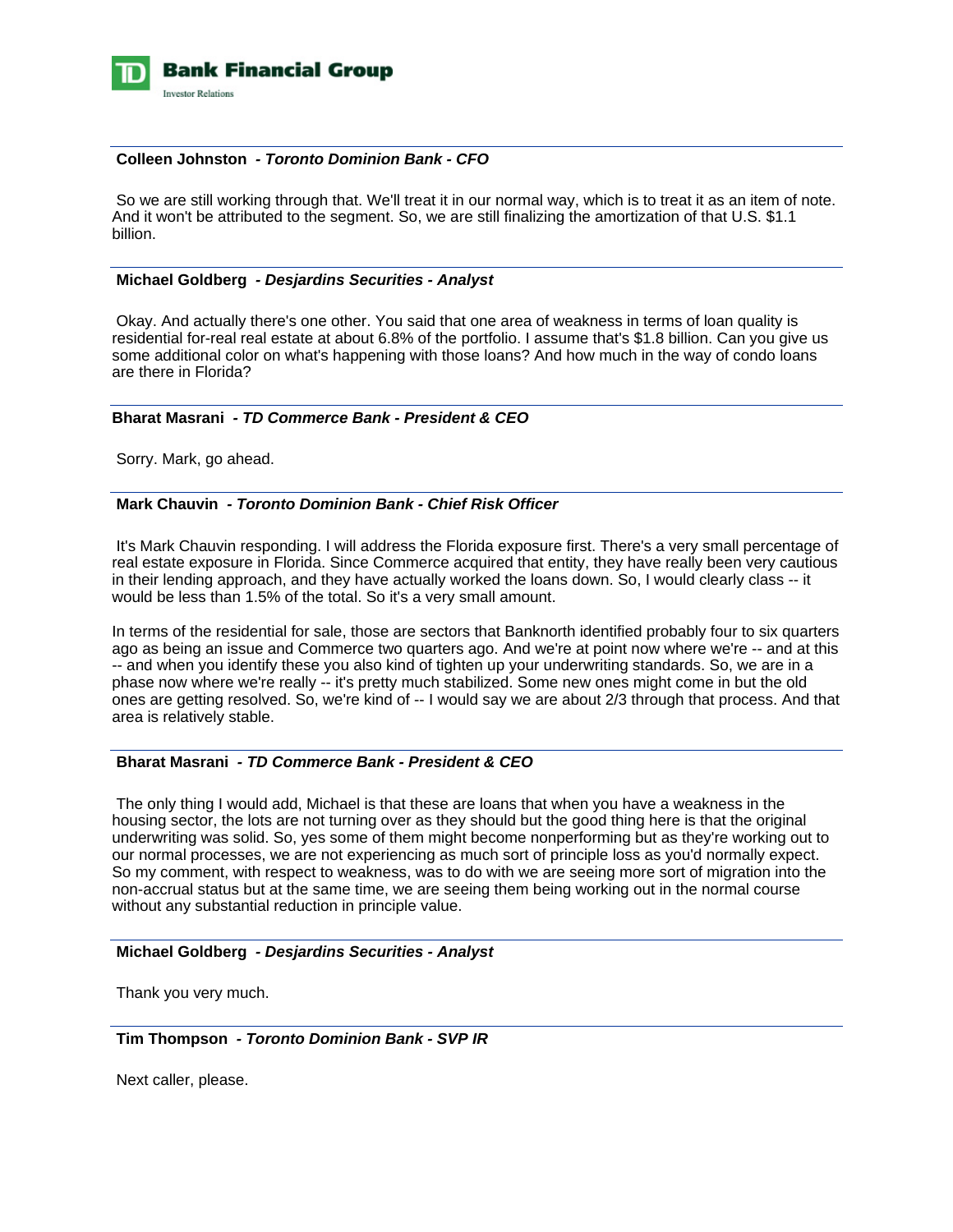

### **Operator**

Your next question comes from Mario Mendonca of Genuity Capital Markets. Please go ahead.

#### **Mario Mendonca** *- Genuity Capital Markets - Analyst*

 Good afternoon. A question about the HELOC portfolio. About \$7.6 billion, if I am following the color coding correctly. First, Colleen, is that correct? or whomever? About \$7.6 billion.

#### **Bharat Masrani** *- TD Commerce Bank - President & CEO*

Yes.

# **Mario Mendonca** *- Genuity Capital Markets - Analyst*

 And I am talking on a total Bank basis. Because I think, at this point, this is the part of the presentation where you referred to TD Commerce.

#### **Bharat Masrani** *- TD Commerce Bank - President & CEO*

Correct. Out of 48% of \$15.9 billion. That's slide 22.

#### **Mario Mendonca** *- Genuity Capital Markets - Analyst*

I believe so, slide 22. It is about \$7.6 billion. I think that's probably about right.

# **Bharat Masrani** *- TD Commerce Bank - President & CEO*

Right.

# **Brad Smith** *- Blackmont Capital - Analyst*

 What I would like to understand is, first, how much of that came from Commerce Bancorp versus -- as opposed to Banknorth? And then, also an idea about a proportion -- if you could help us split that between first and second mortgages? And then, finally, a comment on vintages, what proportion of that is 2006 and after?

#### **Bharat Masrani** *- TD Commerce Bank - President & CEO*

 So I don't have the -- I'll pass it on to Steve to give you the details. But I would highlight that these were all Bank originated assets. These are not sort of brokered loans that we are talking about. We do not buy portfolios out there. So these are loans that we've made to our customers through our own channel. Steve, do you have the break down of that?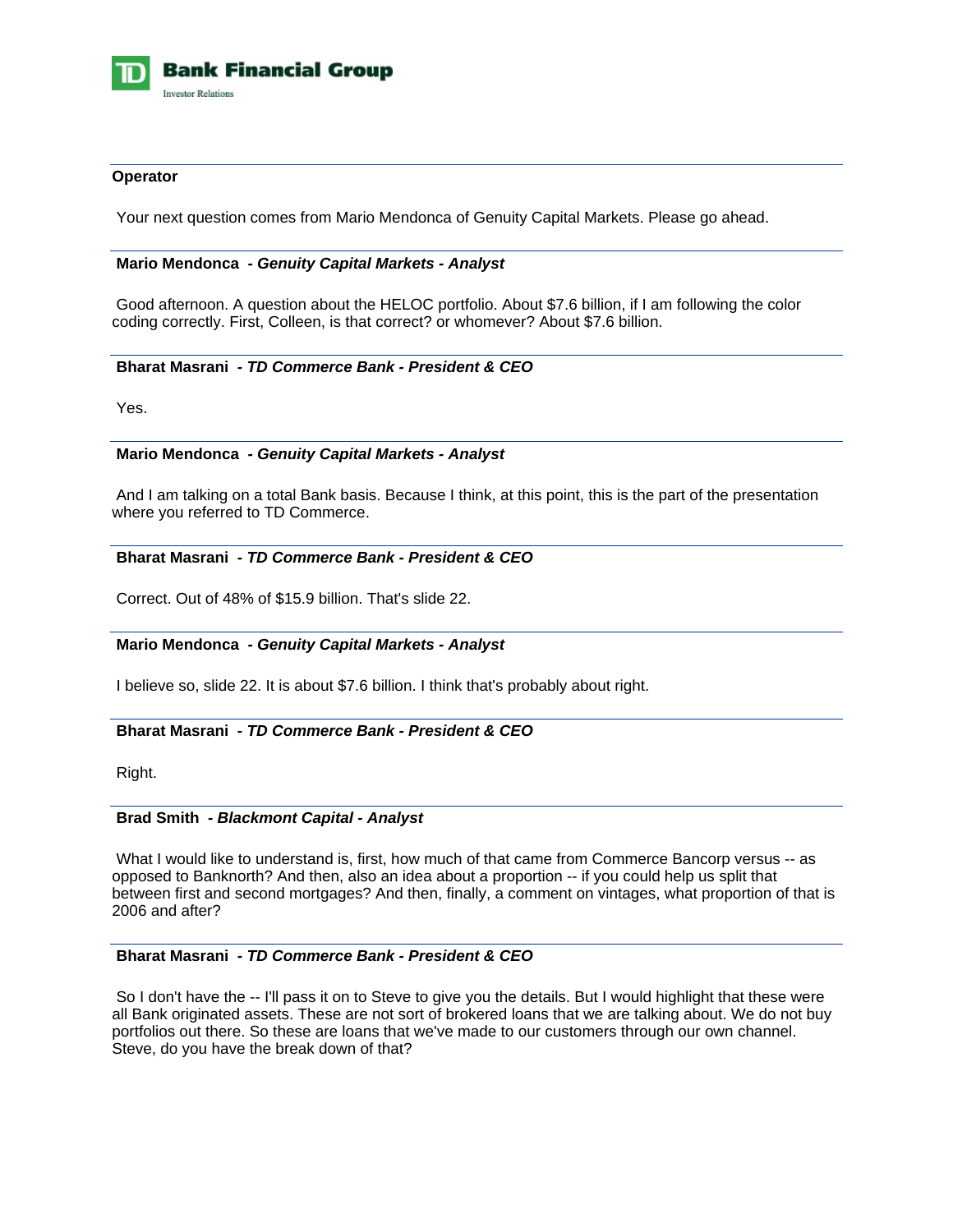

# **Steve Boyle** *- TD Commerce Bank - CFO*

 Yes. So, about \$4 billion is from the Commerce portfolio, and the rest would be from the TD Banknorth portfolio. And we don't generally disclose the first versus the second loans.

# **Brad Smith** *- Blackmont Capital - Analyst*

And 2006 and thereafter? Vintage.

# **Steve Boyle** *- TD Commerce Bank - CFO*

 I would say that the Banknorth portfolio would be more seasoned than the Commerce portfolio. The Commerce portfolio is growing a little bit faster.

# **Brad Smith** *- Blackmont Capital - Analyst*

 So the CBH portion that \$4 billion would you say -- I'm probably fair to say that the vast majority of that is 2006 and later?

# **Bharat Masrani** *- TD Commerce Bank - President & CEO*

 I wouldn't make that generalized statement. I don't think that would be accurate. It is growing faster than Banknorth. Relatively speaking, it is probably not as well seasoned. But I wouldn't make a general statement like that.

#### **Steve Boyle** *- TD Commerce Bank - CFO*

Yes, that would seem too high. It would be more seasoned than is that.

#### **Brad Smith** *- Blackmont Capital - Analyst*

 Just maybe one final point of clarification. If the Bank in coming up with the appropriate or what the mark to market on the securities portfolio and even on the loans, if the bank had used sort of observable credit spreads out there, the mark to markets, I suppose, would have been fairly large. And Colleen, when you were making your comments, you were making the distinction between fair value, market value and intrinsic value. What I am trying to figure out is, were you suggesting that the Bank marked the securities and the loan book to what is seen as intrinsic but not necessarily what the observable market credit spreads would suggest because those really reflect liquidity and that's not something you were really trying to bake in? Is that a fair characterization of what you were saying?

# **Colleen Johnston** *- Toronto Dominion Bank - CFO*

 No, it isn't. We are required under the accounting rules to mark this at fair value. Clearly, that's a lot tougher in this environment but we have gone to independent pricing. We have dealer quotes. We have an independent pricing service. So, when I talk about fair value, that's where we fair valued it at. In terms of intrinsic value, what we look at there is really the underlying economic value, which in our view is substantially better than fair value would reflect currently.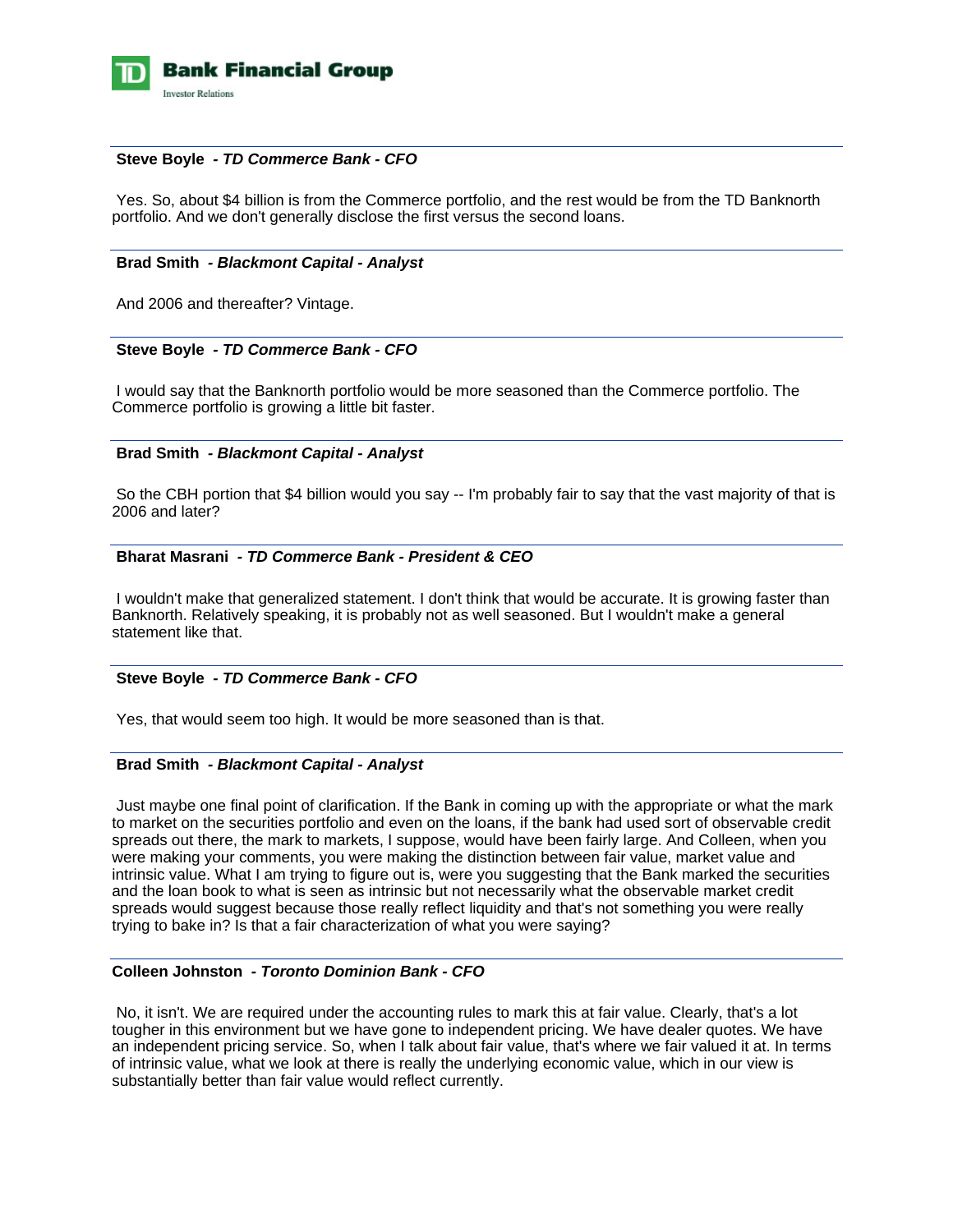

### **Brad Smith** *- Blackmont Capital - Analyst*

I follow you. But you went right down to fair value in marking it?

# **Colleen Johnston** *- Toronto Dominion Bank - CFO*

Correct.

# **Brad Smith** *- Blackmont Capital - Analyst*

 Implying that then, when -- if these are temporary, as you suggest, and the values improved, do those fall back into earnings then?

# **Colleen Johnston** *- Toronto Dominion Bank - CFO*

Some of that will come back into earnings over time, yes.

# **Brad Smith** *- Blackmont Capital - Analyst*

Got it. Thanks very much.

#### **Tim Thompson** *- Toronto Dominion Bank - SVP IR*

Next caller, please.

#### **Operator**

Your next question comes from John Aiken of Dundee Capital Markets. Please go ahead.

#### **John Aiken** *- Dundee Securities - Analyst*

 Good afternoon, just wanted to touch upon the residential available for -- sorry, the -- in terms of your securities folio, the residential for sale. Is there any geographic concentration within that loan group?

# **Bharat Masrani** *- TD Commerce Bank - President & CEO*

This is the securities portfolio or our own book?

# **John Aiken** *- Dundee Securities - Analyst*

No, within the investment real estate portfolio.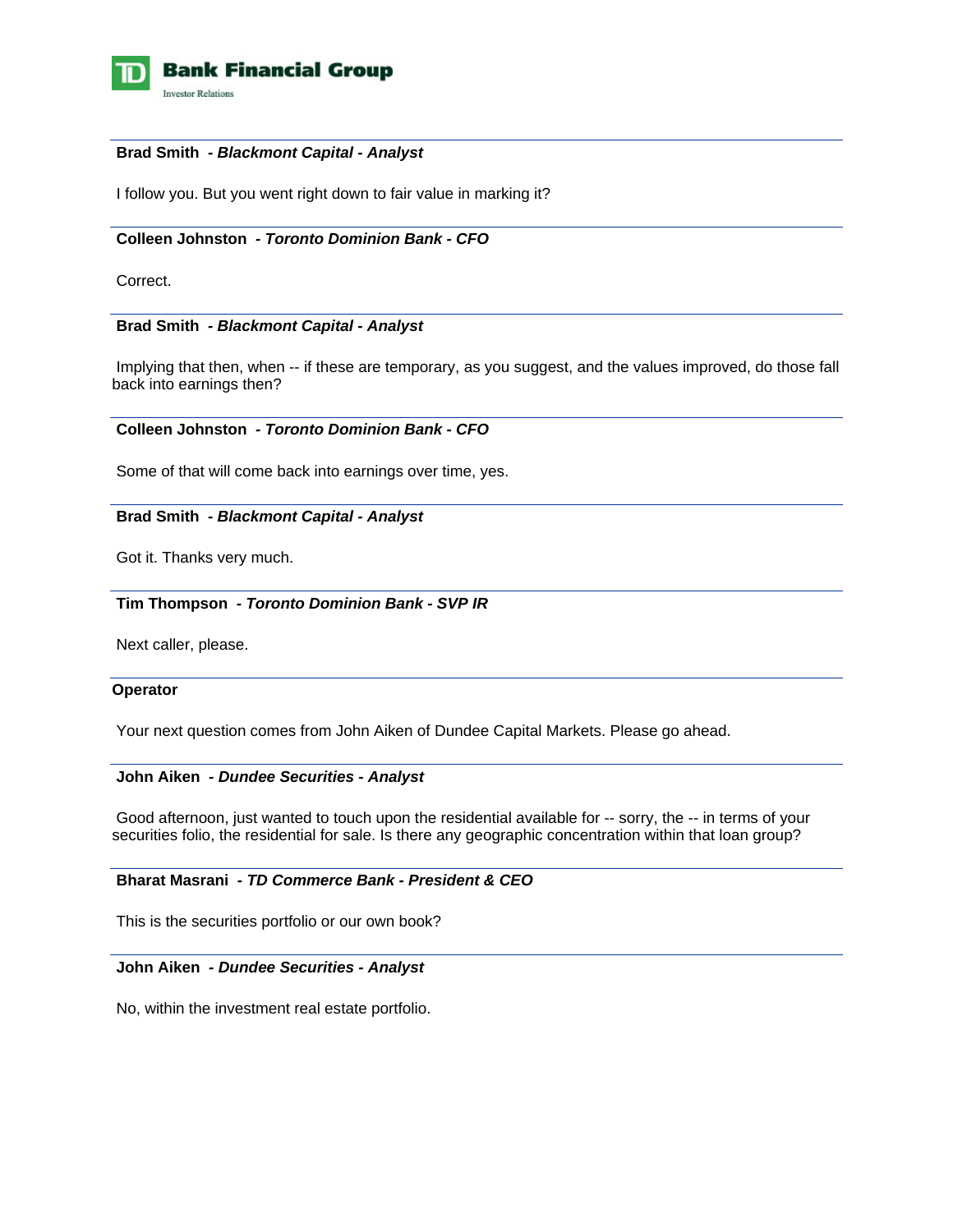

# **Bharat Masrani** *- TD Commerce Bank - President & CEO*

 This within our own footprint. It would be in the United States for the most part. Our own -- this is for our own originated, we're not talking about the securities portfolio?

#### **John Aiken** *- Dundee Securities - Analyst*

 Yes, for your own originated. Is it analogous to the chart that you are showing in terms of geographic spread or is there any areas of concentration for that?

#### **Bharat Masrani** *- TD Commerce Bank - President & CEO*

 It is largely I would say within the footprint of our branch network and that is largely concentrated in the northeast of the United States.

#### **John Aiken** *- Dundee Securities - Analyst*

Okay. Thank you.

 **Tim Thompson** *- Toronto Dominion Bank - SVP IR* 

Next caller, please.

#### **Operator**

Your next question comes from Darko Mihelic of CIBC World Markets. Please go ahead.

### **Darko Mihelic** *- CIBC World Markets - Analyst*

 I think this question is for Bharat. It has to do with slide 19 where you show the total revenue for TD Banknorth. If I back out net interest income and I back out the Visa IPO gain, I still get a fairly substantial increase in other income or fee income at Banknorth, something like \$30 million quarter-over-quarter. About a 21% increase. I am just wondering what that is related to and if that is in fact sustainable?

# **Colleen Johnston** *- Toronto Dominion Bank - CFO*

 We did have a couple of other items that were somewhat unusual. On a growth basis, we had an amount of \$15 million related to the sale of a business. And then we had the IPO gain and a security gain. So, Darko, I would say that number is not sustainable in the near term at that level.

#### **Darko Mihelic** *- CIBC World Markets - Analyst*

Okay. Thank you.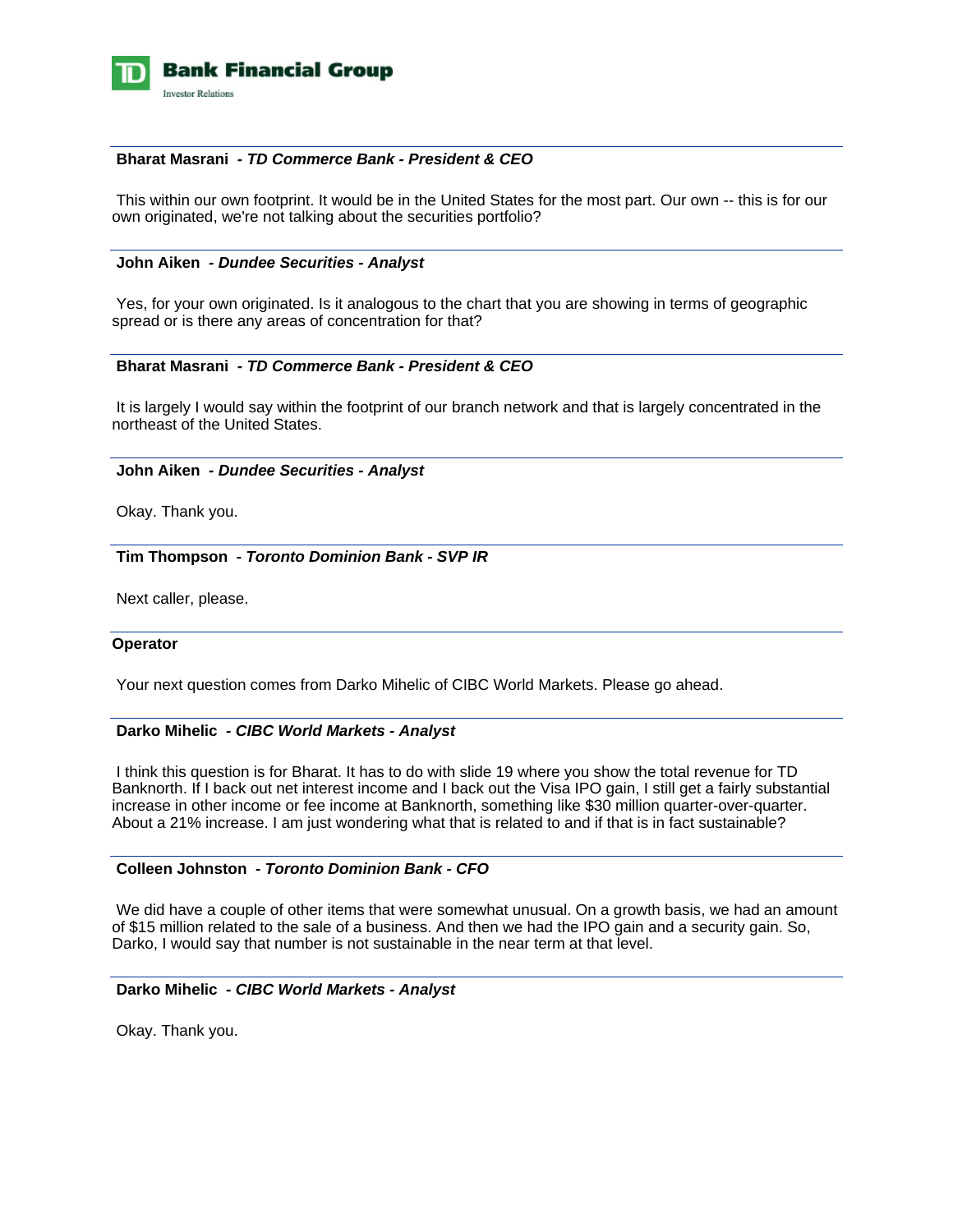

# **Tim Thompson** *- Toronto Dominion Bank - SVP IR*

Next caller, please.

#### **Operator**

Your next question comes from Sumit Malhotra of Merrill Lynch. Please go ahead.

# **Sumit Malhotra** *- Merrill Lynch - Analyst*

 Hi, good afternoon. Colleen or maybe for Steve Boyle. I just wanted to go back on the securities portfolio. When CBH reported in late January, we were told then that the unrealized losses on the book had increased to \$1.1 billion. A good part of that seemed like it was due to that change in methodology for pricing the book. You were using some trader quotes because the financial data was a little bit less reliable in this market. Could you just -- I don't think you have done this yet. Could you give us a number as to what the unrealized loss on the securities book was at close? And I'm comparing this to the \$1.1 billion that we were told for Q4, the December 31, number.

# **Colleen Johnston** *- Toronto Dominion Bank - CFO*

We are not going to provide specific break down, Sumit, on all of the portfolios but what I would tell you is, in terms of the difference in fair value which we talked about earlier being about \$0.5 billion, that I would clarify is an after tax number. A significant portion of that does relate to the securities portfolio.

#### **Sumit Malhotra** *- Merrill Lynch - Analyst*

 So doesn't sound like between December and March there was too much of an increase from that unrealized pretax \$1.1 billion?

# **Colleen Johnston** *- Toronto Dominion Bank - CFO*

 Yes, there was because again, what we are talking pre-imposed tax. So the amount -- we did add as I say on the fair value side about \$0.5 billion after tax.

### **Sumit Malhotra** *- Merrill Lynch - Analyst*

After tax, \$0.5 billion.

 **Colleen Johnston** *- Toronto Dominion Bank - CFO* 

After tax exactly.

 **Sumit Malhotra** *- Merrill Lynch - Analyst* 

Okay. Thank you.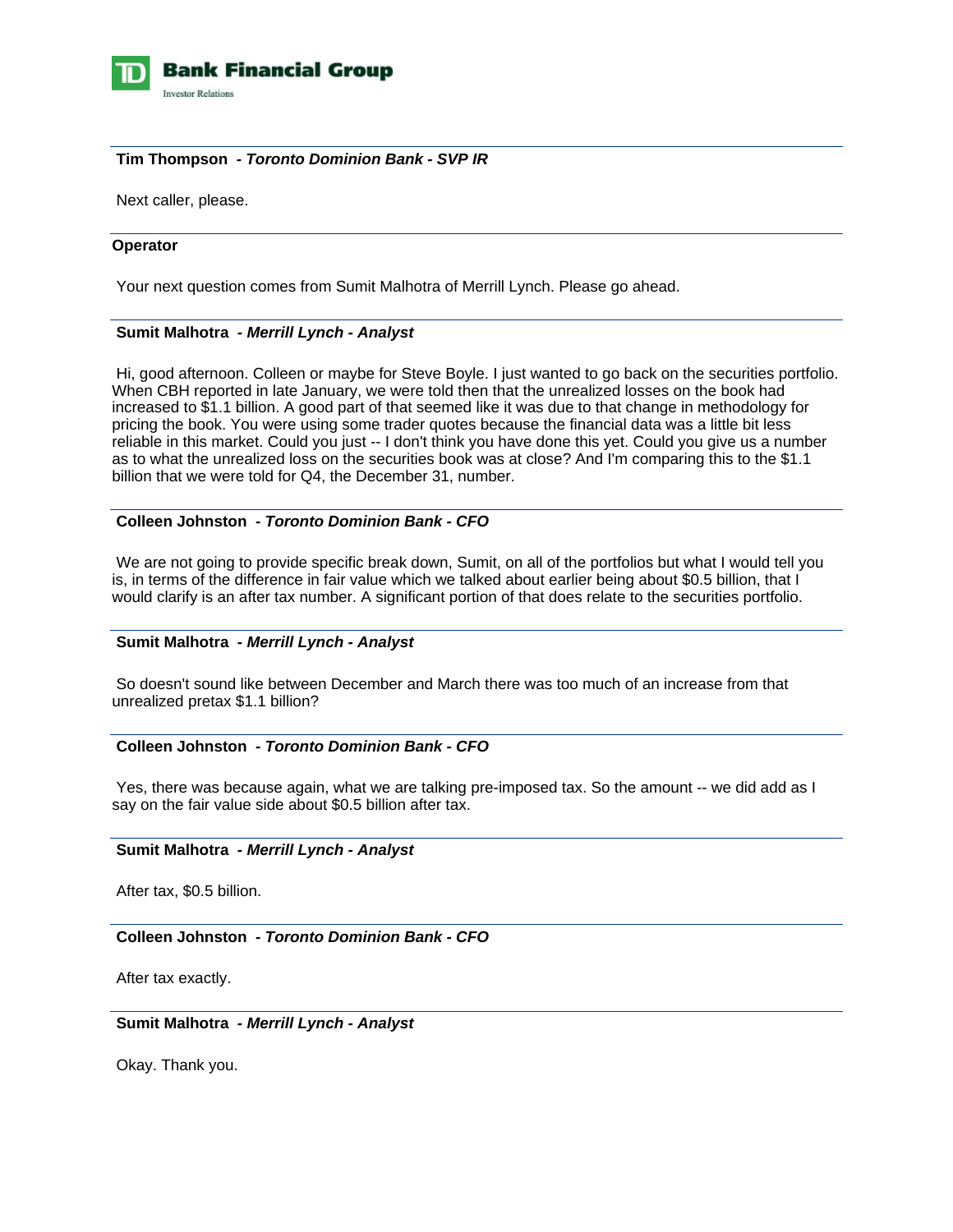

### **Tim Thompson** *- Toronto Dominion Bank - SVP IR*

 It looks like we have one final question before we turn it over to Ed to wrap up. So, we'll take the last caller, please.

# **Operator**

Your next question comes from Ian de Verteuil of BMO Capital Markets. Please go ahead.

# **Ian de Verteuil** *- BMO Capital Markets - Analyst*

 Slide 23, the NPA's, I think Colleen, you had mentioned that some of the -- that may not be apples to apples because of the closing of the transaction. So, if we look at CBH, which had I think NPA's \$108 million as of December 31, '07 what would that number be as of March before you did any closing adjustments?

# **Mark Chauvin** *- Toronto Dominion Bank - Chief Risk Officer*

 Ian, it's Mark. The number would be slightly higher by the range of maybe 10% or 15%. That's the closing adjustment.

# **Ian de Verteuil** *- BMO Capital Markets - Analyst*

So, just a touch higher but nothing meaningfully changed from year end?

# **Mark Chauvin** *- Toronto Dominion Bank - Chief Risk Officer*

We had 10% to 15%.

#### **Ian de Verteuil** *- BMO Capital Markets - Analyst*

Okay. Thank you.

#### **Tim Thompson** *- Toronto Dominion Bank - SVP IR*

And back to Ed.

#### **Ed Clark** *- Toronto Dominion Bank - President & CEO*

 Well, thank you all for your interest and multiple questions today. When we step back, we view the acquisition of the Commerce Bancorp as a great acquisition. And when we put it together with TD Banknorth, we think we have obtained a great franchise in the United States. And we are very comfortable with the entry price that we have ultimately paid for entering into the United States. We are quite comfortable with the balance sheet that we now have, and believe that it has been conservatively marked. I think we are pleased that TD Commerce is going to be a source of earnings momentum for the TD Bank, overall, even assuming a slow down. And as I indicated, we are very comfortable with our ability